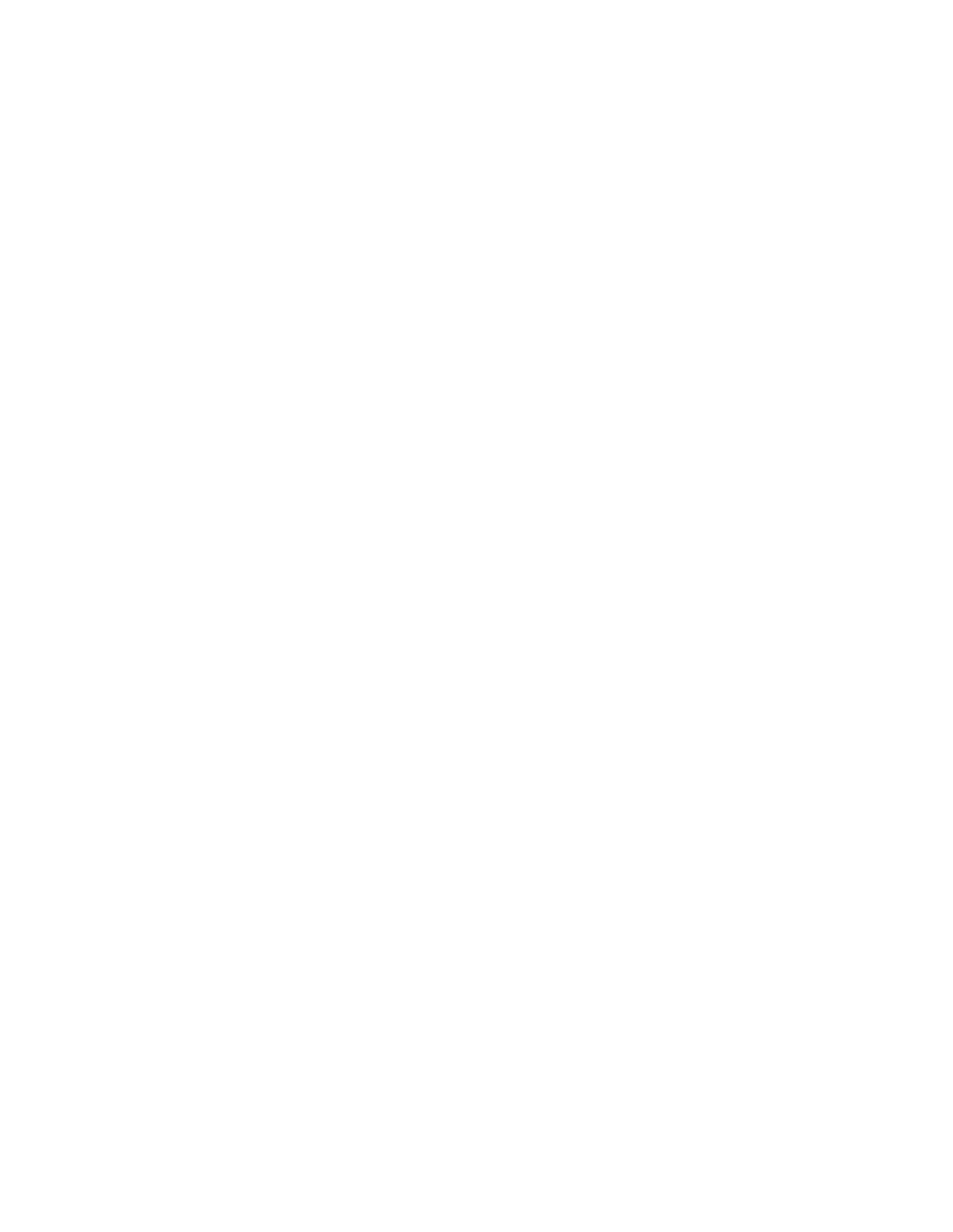# Cherokee County Appraisal District

2021 Mass Appraisal Report

# Introduction

The Cherokee County Appraisal District has prepared and published this report to provide our citizens and taxpayers with a better understanding of the District's responsibilities and activities. This mass appraisal report was written in compliance with Standard 6 of the Uniform Standards of Professional Appraisal Practice (USPAP) as developed by the Appraisal Standards Board of the Appraisal Foundation. This report has several parts: a general introduction and then several sections describing information specific to particular appraisal divisions.

The 2021 mass appraisal was prepared under the provisions of the Texas Property Tax Code. Taxing jurisdictions that participate in the District must use the appraisals as the basis for property taxation. The State of Texas allocates state funds to school districts based upon the District's appraisals, as tested and modified by the State Comptroller's office in a biennial study of value.

The 2021 mass appraisal results in an estimate of the market value of each taxable property within the District's boundaries. Where required by law, the District also estimates value on several bases other than market value. These are described where applicable later in this report.

# General Assumptions and Limiting Conditions

The appraised value estimates provided by the District are subject to the following conditions:

- The appraisals were prepared exclusively for ad valorem tax purposes.
- The property characteristic data upon which the appraisals are based is assumed to be correct.
- Physical inspections of the property appraised were performed as staff resources and time allowed and were scheduled based upon the biennial Reappraisal Plan developed by the Chief Appraiser and approved pursuant to law by the Board of Directors (as amended if applicable).
- Validation of sales transactions occurred through questionnaires to buyers and sellers, review of multiple listing reports from Greater Tyler Area Realtor's multiple listing service, various fee appraisal reports, closing statements and the interview of real estate professionals. In the absence of secondary confirmation, all sales data obtained was considered reliable.
- No responsibility is assumed for the legal description or for matters including legal or title considerations. Title to any property is assumed to be good and marketable, unless otherwise stated.
- All property is appraised as if free and clear of any or all liens or encumbrances, unless otherwise stated. All taxes are assumed to be current.
- All property is appraised as though under responsible, adequately capitalized ownership and competent property management.
- All parcel boundary data and structure sketches are assumed to be correct. Any plot plans and/or illustrative material contained with the appraisal records are included only to assist in visualizing the property.
- It assumes that there is full compliance with all applicable federal, state, and local environmental regulations and laws unless noncompliance is stated, defined, and considered in the mass appraisal report.
- It is assumed that all applicable zoning and use regulations and restrictions have been complied with unless a nonconformity has been stated, defined, and considered in this mass appraisal report.
- It is assumed that all required licenses, certificates of occupancy, consents or other legislative or administrative authority from any local, state or nation government or private entity or organization have been or can be obtained or renewed for any use on which the value estimate contained in this report is based.
- It is assumed that the utilization of the land and improvements or the properties described are within the boundaries or property lines, and that there are no encroachments or trespasses unless noted on the appraisal record.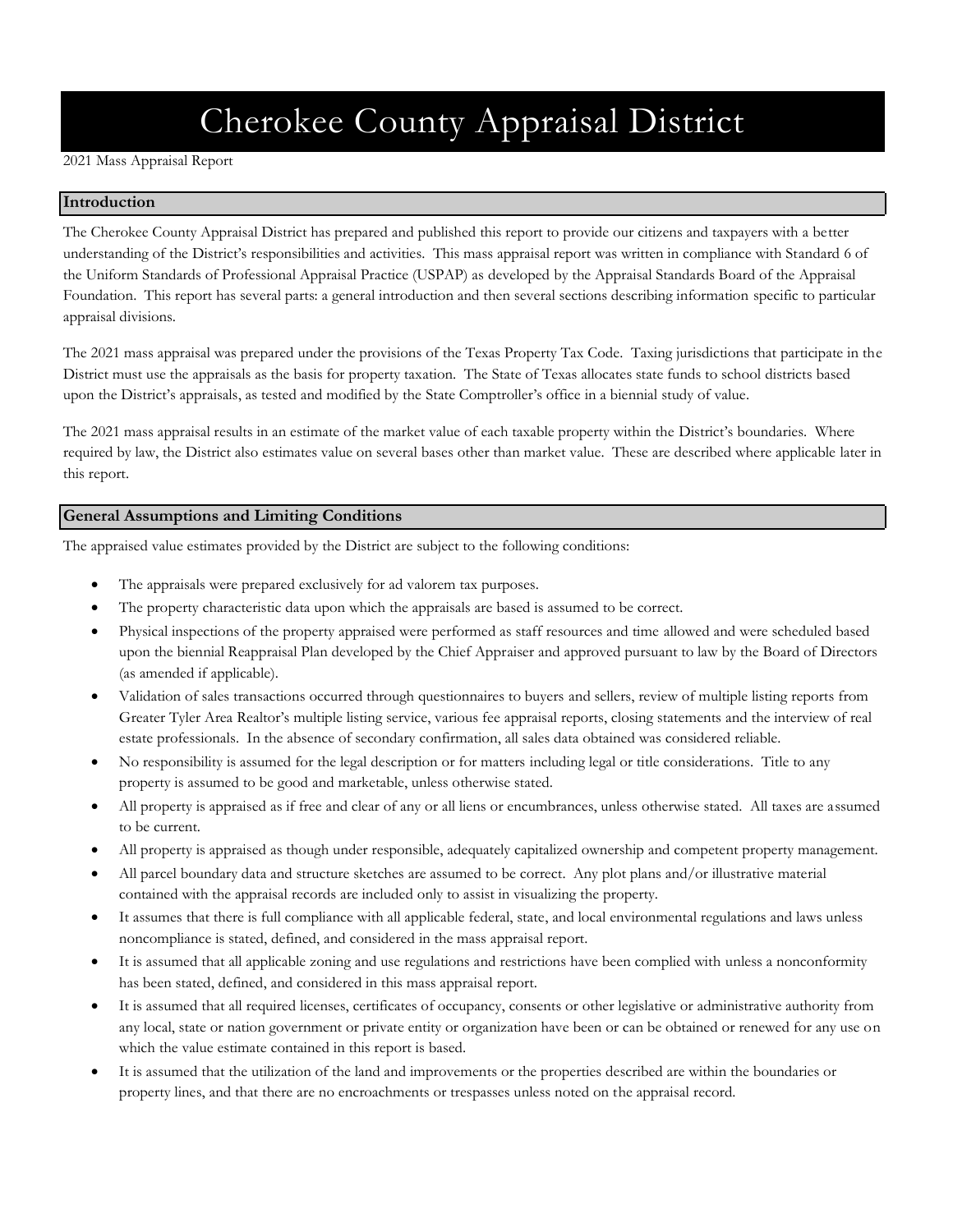#### General Assumptions and Limiting Conditions, Continued

- Unless otherwise stated in this report, the appraiser is not aware of the existence of hazardous substances or other environmental conditions. The value estimates are predicated on the assumption that there is no such condition on or in the property or in such proximity thereto that it would cause a loss in value. No responsibility is assumed for any such conditions, or for any expertise or engineering knowledge required to discover them.
- The Date of all appraisals are as of January 1, 2021. The effective date of this report is August 23, 2021.

### Disclosure of Interest

The Chief Appraiser signing this mass appraisal report discloses the following property as being property in which he has interest in:

- Property ID 116396000, Tract 12, Block 723 of the W. Nutt Survey Abstract 644
- Property ID 103564012, Tract 12, Block 1447 of the J. T. Jones Survey Abstract 26
- Property ID 103564011, Tract 11, Block 1447 of the J. T. Jones Survey Abstract 26
- Property ID 101287010, Tract 10, Block 1229 of the J. T. Jones Survey Abstract 11
- Property ID 101287009, Tract 9, Block 1229 of the J. T. Jones Survey Abstract 11

The Chief Appraiser signing this mass appraisal report discloses the following party as being a party in which he has personal interest in:

• None Disclosed

Properties in which the Chief Appraiser has an interest were appraised in accordance with state statutes and professional standards. Additionally, a list of properties in which the licensed appraisal staff has an interest or an interest in parties is included as an addendum to this report. No appraiser is allowed to appraise properties or influence the appraisal of properties within the jurisdiction of the District in which they have an interest or an interest in a party within three degrees of consanguinity by agency rule.

### Definition of Value

Except as otherwise provided by the Texas Tax Code, all taxable property is appraised at its "market value" as of January 1. Under the Tax Code, "market value" means the price at which a property would transfer for cash or its equivalent under prevailing market conditions if:

- exposed for sale in the open market with a reasonable time for the seller to find a buyer;
- both seller and buyer know of all the uses and purposes to which the property is adapted and for which it is capable of being used and of the enforceable restrictions on its use, and;
- both the seller and buyer seek to maximize their gains and neither is in a position to take advantage of the exigencies of the other.

#### Departure

THE TAX CODE DEFINES SPECIAL APPRAISAL PROVISIONS FOR THE VALUATION OF SEVERAL DIFFERENT CATEGORIES OF PROPERTY THAT DIFFER FROM 100% MARKET VALUE. SPECIALLY APPRAISED PROPERTY IS TAXED ON A BASIS OTHER THAN MARKET VALUE AS DEFINED ABOVE. THESE CATEGORIES INCLUDE

- LIMITATION ON RESIDENTIAL HOMESTEAD PROPERTY (§23.23, TAX CODE)
- LIMITATION OF HIGHEST AND BEST USE ON HOMESTEAD PROPERTY (§23.01 (C), TAX CODE)
- RESTRICTION ON APPRAISALS FOR PROPERTIES SUBJECT TO PRIOR YEAR ADMINISTRATIVE REVIEW (§23.01 (C), TAX CODE)
- AGRICULTURAL, WILDLIFE AND TIMBER DESIGNATED PROPERTIES (CHAPTER 23, SUBCHAPTERS C, D, E AND H, TAX CODE)
- RECREATIONAL, PARK, SCENIC OR PUBLIC ACCESS AIRPORT PROPERTIES (CHAPTER 23, SUBCHAPTERS F AND G, TAX CODE)
- REAL AND PERSONAL PROPERTY INVENTORY (\$23.12, TAX CODE)
- CERTAIN TYPES OF DEALER INVENTORY (§23.121, 23.124, 23.1241 AND 23.127, TAX CODE)
- NOMINAL (§23.18) OR RESTRICTED USE PROPERTIES (§23.83).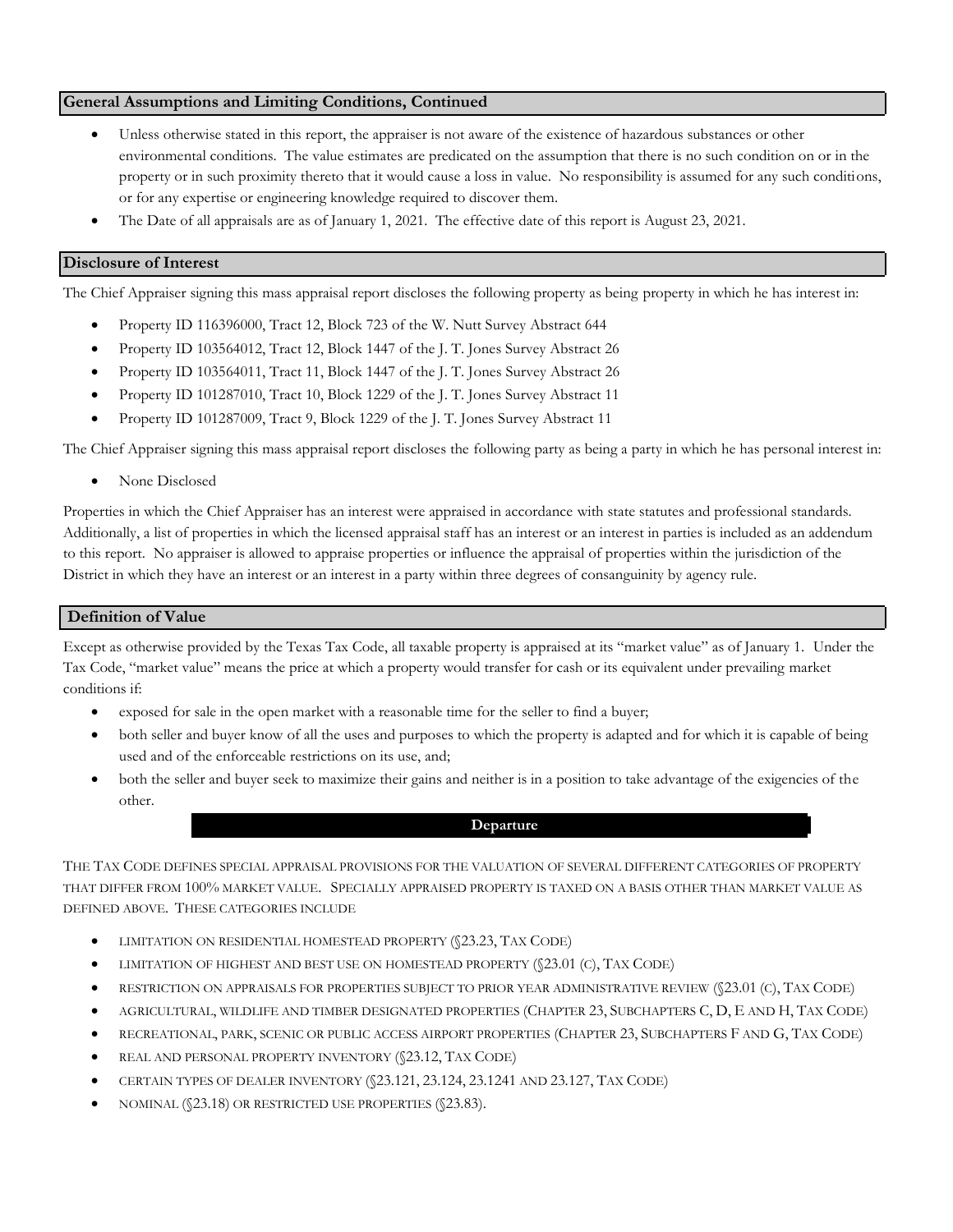#### Properties Appraised

The mass appraisal model appraised all taxable real and business personal property known to the District as of the date of this report, with the exception of certain properties on which valuation was not complete as of the date of this report. These, by law, will be appraised and supplemented to the jurisdictions after equalization. The property rights appraised were fee simple interests, with the exception of leasehold interests in property exempt to the holder of the property's title. The description and identification of each property appraised is included in the appraisal records submitted to the Cherokee County Appraisal Review Board as required by law.

### Scope of Work Used to Develop the Appraisal

The mass appraisal model appraised all taxable real and tangible business personal property within the boundaries of the Cherokee County Appraisal District, which encompasses all of Cherokee County, Texas. This involves approximately 60,926 accounts. The District distributes the work of the appraisal among several appraisal personnel, as well as, assignment of certain categories of property to the firm of Capitol Appraisal Group, Inc. The following sections describe, by area of responsibility, the scope of work performed and those items addressed in USPAP Standard 6-8 (k) through (p).

The Chief Appraiser, who is the chief executive officer of the District, manages the District. All District employees report to the chief appraiser through their immediate supervisor. The District is divided into four divisions: Executive, Collections, Appraisal and 911 Addressing. The Collections Division of the District is charged with the tasks of assessment and collections for all Cherokee County taxing authorities except the County. The 911 Addressing Division is the primary addressing authority for all of Cherokee County outside of the municipal boundaries of the City of Jacksonville. The Executive Division is made up of senior management, systems administrator and one office manager and carries the responsibility of managing the fiscal and overall operations management of the District. The Appraisal Division is divided into three different departments: Deeds and Mapping, Records, and finally, Appraisal Staff. The Deeds and Mapping Department handles all ownership transactions via recorded deeds or filed real estate renditions. They initiate each ownership modification and also create and maintain plat, county block and subdivision maps. The Records Department answers most calls and over the counter requests. They also have the duty of computer data entry for all appraisal related items. Appraisal Staff performs all appraisal related work for real and business personal property in the jurisdiction. Additionally, they handle all property owner requests for value, special appraisal and equalization questions, as well as, Appraisal Review Board cases. The District's appraisers are subject to the provisions of the Property Taxation Professional Certification Act and must be duly registered with The Texas Department of Licensing and Regulation.

The Appraisal District staff consists of 19 (as of the date of this report) employees (depending on staffing arrangements) with the following classifications:

4 - Executive Division 3.5 – Collections Division  $1 - 911$  Rural Addressing  $4.5 -$ Support 6 - Field Appraisal

While the appraisal staff conducts most of the appraisal activities, the District also contracts with Capitol Appraisal Group, Inc. for complex properties, mineral valuation, utility and industrial appraisals.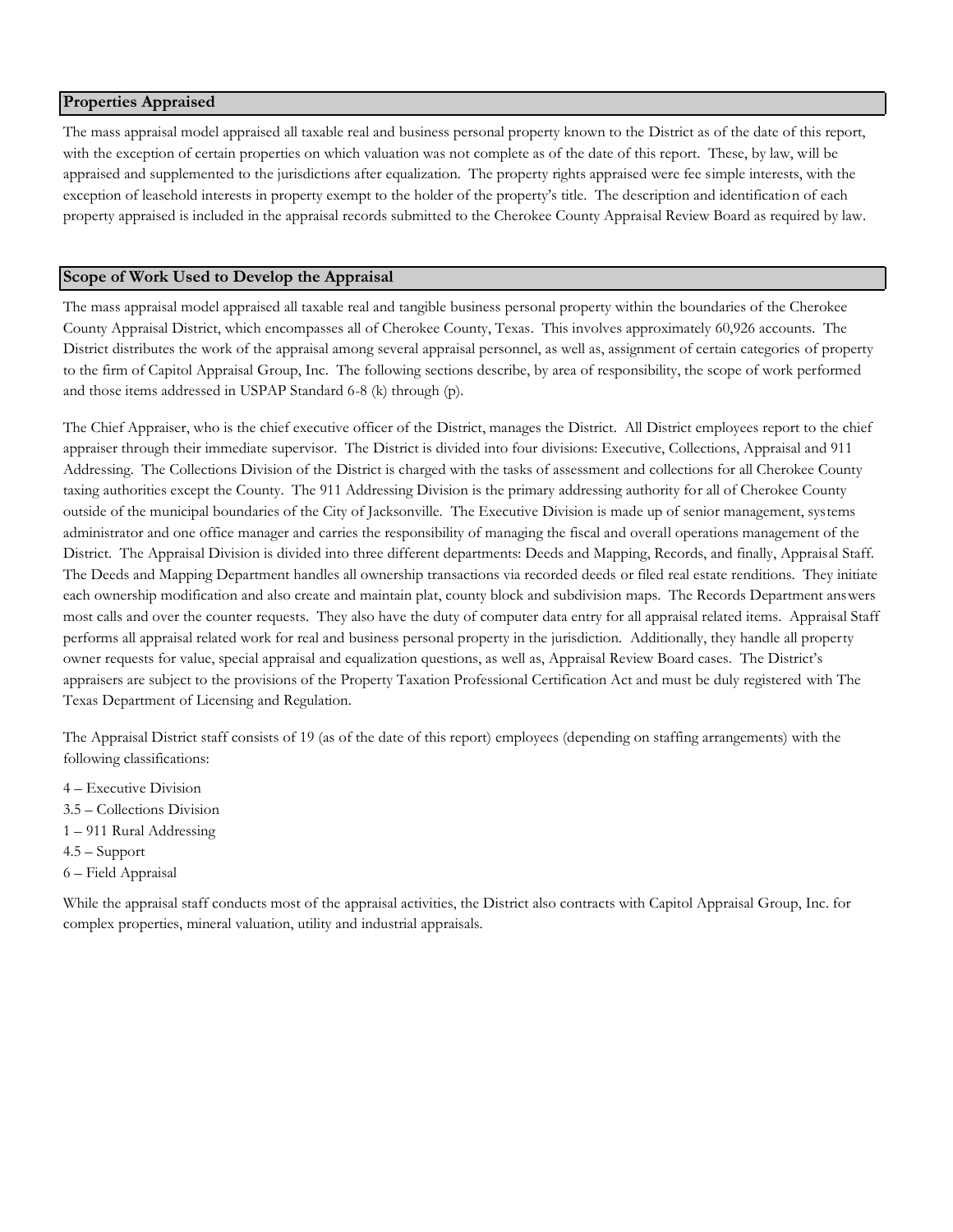# Determination of Highest and Best Use for Real Property

The District's market value appraisals are performed pursuant to Article VIII, Section 1, Texas Constitution, which provides that property must be taxed in proportion to its value as determined by law, §23.01, Tax Code implements this provision as follows:

#### Sec. 23.01. Appraisals Generally.

(a) Except as otherwise provided by this chapter, all taxable property is appraised at its market value as of January 1.

(b) The market value of property shall be determined by the application of generally accepted appraisal methods and techniques. If the appraisal district determines the appraised value of a property using mass appraisal standards, the mass appraisal standards must comply with the Uniform Standards of Professional Appraisal Practice. The same or similar appraisal methods and techniques shall be used in appraising the same or similar kinds of property. However, each property shall be appraised based upon the individual characteristics that affect the property's market value, and all available evidence that is specific to the value of the property shall be taken into account in determining the property's market value.

(c) Notwithstanding Section 1.04(7)(C), in determining the market value of a residence homestead, the chief appraiser may not exclude from consideration the value of other residential property that is in the same neighborhood as the residence homestead being appraised and would otherwise be considered in appraising the residence homestead because the other residential property:

(1) was sold at a foreclosure sale conducted in any of the three years preceding the tax year in which the residence homestead is being appraised and was comparable at the time of sale based on relevant characteristics with other residence homesteads in the same neighborhood; or

(2) has a market value that has declined because of a declining economy.

(d) The market value of a residence homestead shall be determined solely on the basis of the property's value as a residence homestead, regardless of whether the residential use of the property by the owner is considered to be the highest and best use of the property.

(e) Notwithstanding any provision of this subchapter to the contrary, if the appraised value of property in a tax year is lowered under Subtitle F, the appraised value of the property as finally determined under that subtitle is considered to be the appraised value of the property for that tax year. In the next tax year in which the property is appraised, the chief appraiser may not increase the appraised value of the property unless the increase by the chief appraiser is reasonably supported by clear and convincing evidence when all of the reliable and probative evidence in the record is considered as a whole. If the appraised value is finally determined in a protest under Section 41.41(a)(2) or an appeal under Section 42.26, the chief appraiser may satisfy the requirement to reasonably support by clear and convincing evidence an increase in the appraised value of the property in the next tax year in which the property is appraised by presenting evidence showing that the inequality in the appraisal of property has been corrected with regard to the properties that were considered in determining the value of the subject property. The burden of proof is on the chief appraiser to support an increase in the appraised value of property under the circumstances described by this subsection.

(f) The selection of comparable properties and the application of appropriate adjustments for the determination of an appraised value of property by any person under Section  $41.43(b)(3)$  or  $42.26(a)(3)$  must be based on the application of generally accepted appraisal methods and techniques. Adjustments must be based on recognized methods and techniques that are necessary to produce a credible opinion.

(g) Notwithstanding any other provision of this section, property owners representing themselves are entitled to offer an opinion of and present argument and evidence related to the market and appraised value or the inequality of appraisal of the owner's property.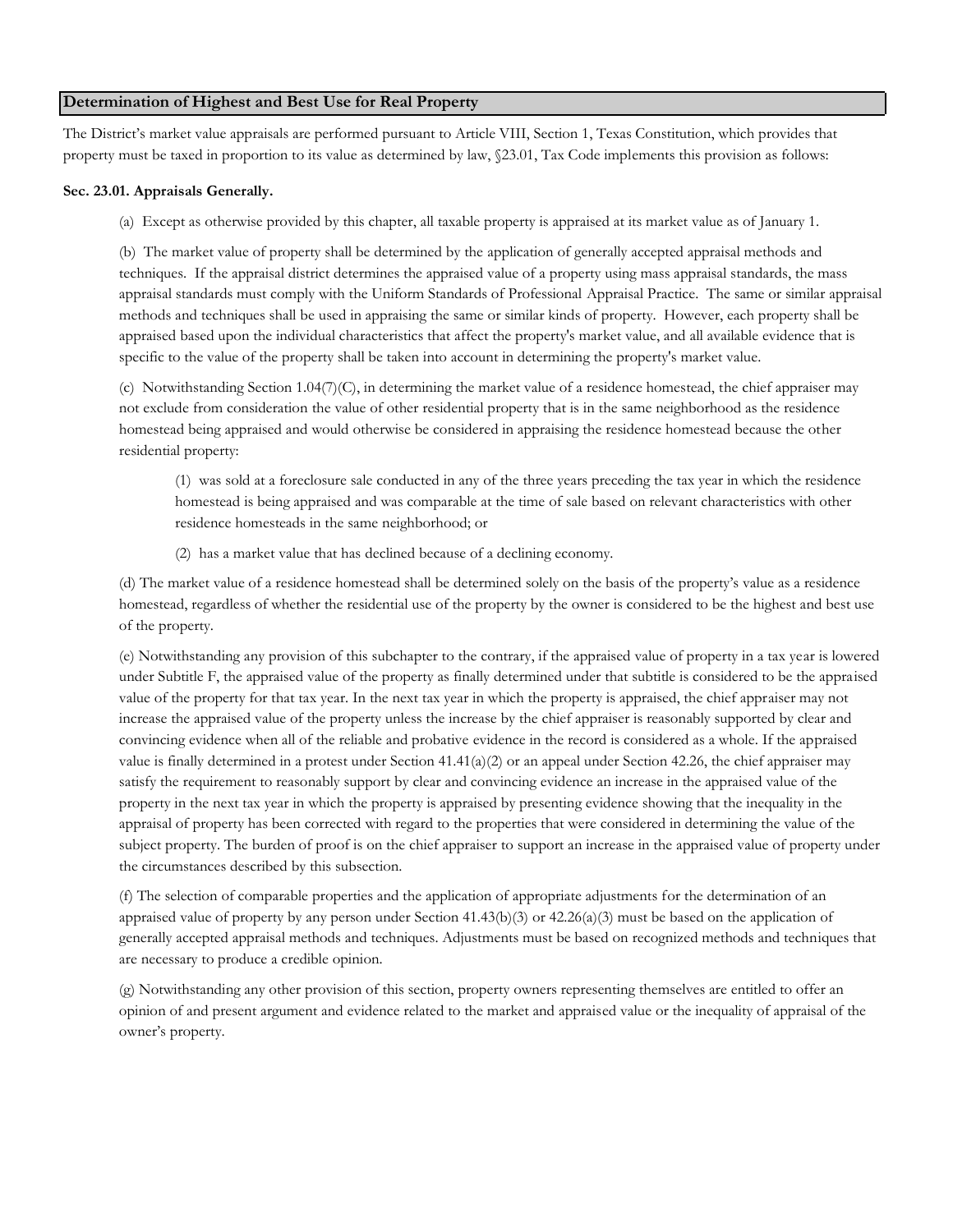### Determination of Highest and Best Use for Real Property, Continued

(h) Appraisal methods and techniques included in the most recent versions of the following are considered generally accepted appraisal methods and techniques for the purposes of this title:

- (1) the Appraisal of Real Estate published by the Appraisal Institute;
- (2) the Dictionary of Real Estate Appraisal published by the Appraisal Institute;
- (3) the Uniform Standards of Professional Appraisal Practice published by The Appraisal Foundation; and
- (4) a publication that includes information related to mass appraisal.

The following departure notwithstanding, there is no other specific statute defining highest and best use as it applies in appraisals conducted under the Tax Code, Texas courts have acknowledged that highest and best use is a factor that must be considered in determining market value.

#### Departure

AS IS EVIDENCED BY §23.01 (C), HIGHEST AND BEST USE IS LIMITED IN SPECIFIC CIRCUMSTANCES.

### Appraisal Performance Tests and Performance Measures Attained

The Texas Comptroller of Public Accounts conducts a biennial study to determine the degree of uniformity of and the median level of appraisals by the appraisal District within each major category of property constituting at least 5% of the total value in each school district, as required by §5.10, Tax Code.

2019 was the last Study year for all schools in Cherokee CAD. The final findings were as follows\*\*\*:

# 2019 Property Value Study CAD Summary Worksheet 037 Cherokee

#### Source: Texas State Comptroller's - Property Tax Assistance Division

| Category                                     | Number of<br>Ratios ** | 2019 CAD Report<br><b>Appraised Value</b> | Median Level<br>of Appr | Coefficient of<br>Dispersion | % of Median     | % Ratios w /in (+/-) 10 % Ratios w /in (+/-) 25<br>% of Median | Price - Related<br>Differential |
|----------------------------------------------|------------------------|-------------------------------------------|-------------------------|------------------------------|-----------------|----------------------------------------------------------------|---------------------------------|
| <b>A. SINGLE-FAMILY</b><br><b>RESIDENCES</b> | 425                    | 1,151,076,688                             | 0.98                    | 16.55                        | 47.64           | 77.27                                                          | 1.02                            |
| <b>B. MULTI-FAMILY</b><br><b>RESIDENCES</b>  | $\Omega$               | 28,231,070                                | *                       | $\ast$                       | $\ast$          | $\ast$                                                         | $\ast$                          |
| <b>C1. VACANT LOTS</b>                       | 44                     | 60,029,513                                | *                       | $\ast$                       | $\ast$          | $*$                                                            | $\ast$                          |
| <b>C2. COLONIA LOTS</b>                      | $\Omega$               | $\overline{0}$                            | *                       | *                            | $\ast$          | $\ast$                                                         | $\ast$                          |
| D2. FARM/RANCH IMP                           | $\Omega$               | 25,557,724                                | *                       | *                            | $\mathcal{R}$ . | $\ast$                                                         | $\ast$                          |
| <b>E. RURAL-NON-QUAL</b>                     | 187                    | 769,067,276                               | 0.95                    | 22.50                        | 31.60           | 68.13                                                          | 1.05                            |
| <b>F1. COMMERCIAL REAL</b>                   | 83                     | 227,604,261                               | *                       | $\ast$                       | $\ast$          | $\ast$                                                         | $\ast$                          |
| <b>F2. INDUSTRIAL REAL</b>                   | $\Omega$               | 37,771,848                                | *                       | *                            | *               | $\ast$                                                         | $*$                             |
| G. OIL, GAS, MINERALS                        | 91                     | 169,468,710                               | 1.00                    | 3.74                         | 95.24           | 97.52                                                          | 1.01                            |
| <b>J. UTILITIES</b>                          | 19                     | 224,901,900                               | 0.97                    | 16.60                        | 59.11           | 77.42                                                          | 1.04                            |
| <b>L1. COMMERCIAL</b><br><b>PERSONAL</b>     | 29                     | 106,292,240                               | *                       | $\ast$                       | $\ast$          | $\ast$                                                         | $\ast$                          |
| <b>L2. INDUSTRIAL</b><br><b>PERSONAL</b>     | $\Omega$               | 175,322,160                               | *                       | $\ast$                       | $\ast$          | $\ast$                                                         | $\ast$                          |
| <b>M. OTHER PERSONAL</b>                     | $\overline{0}$         | 26,495,078                                | *                       | $\ast$                       | *               | $\ast$                                                         | *                               |
| <b>O. RESIDENTIAL</b><br><b>INVENTORY</b>    | $\Omega$               | 2,812,196                                 | *                       | $\ast$                       | sk.             | $\ast$                                                         | $\ast$                          |
| <b>S. SPECIAL</b><br><b>INVENTORY</b>        | $\Omega$               | 5,807,700                                 | $\frac{1}{2}$           | $\ast$                       | $\ast$          | $\ast$                                                         | $\ast$                          |
| <b>OVERALL</b>                               | 878                    | 3,010,438,364                             | 0.98                    | 17.70                        | 48.00           | 75.01                                                          | 1.05                            |

\* Not Calculated - Need a minimum of 5 ratios from either (A) categories representing at least 25% of total CAD category value or (B) 5 ISDs or half the ISDs in the CAD, whichever is less

\*\* Statistical measures may not be reliable when the sample is small

\*\*\* It should be noted that the Texas Comptroller of Public Accounts-Property Tax Assistance Division ruled that Cherokee CAD's values in Jacksonville and Rusk ISDs were below market and therefore local values for those two schools were declared invalid for the 2019-2020 funding year. Those schools were studied in 2020 and found to be compliant. However, aggregate county-wide statistics will not be available until the completion of the 2021 PVS to be released in February 2022.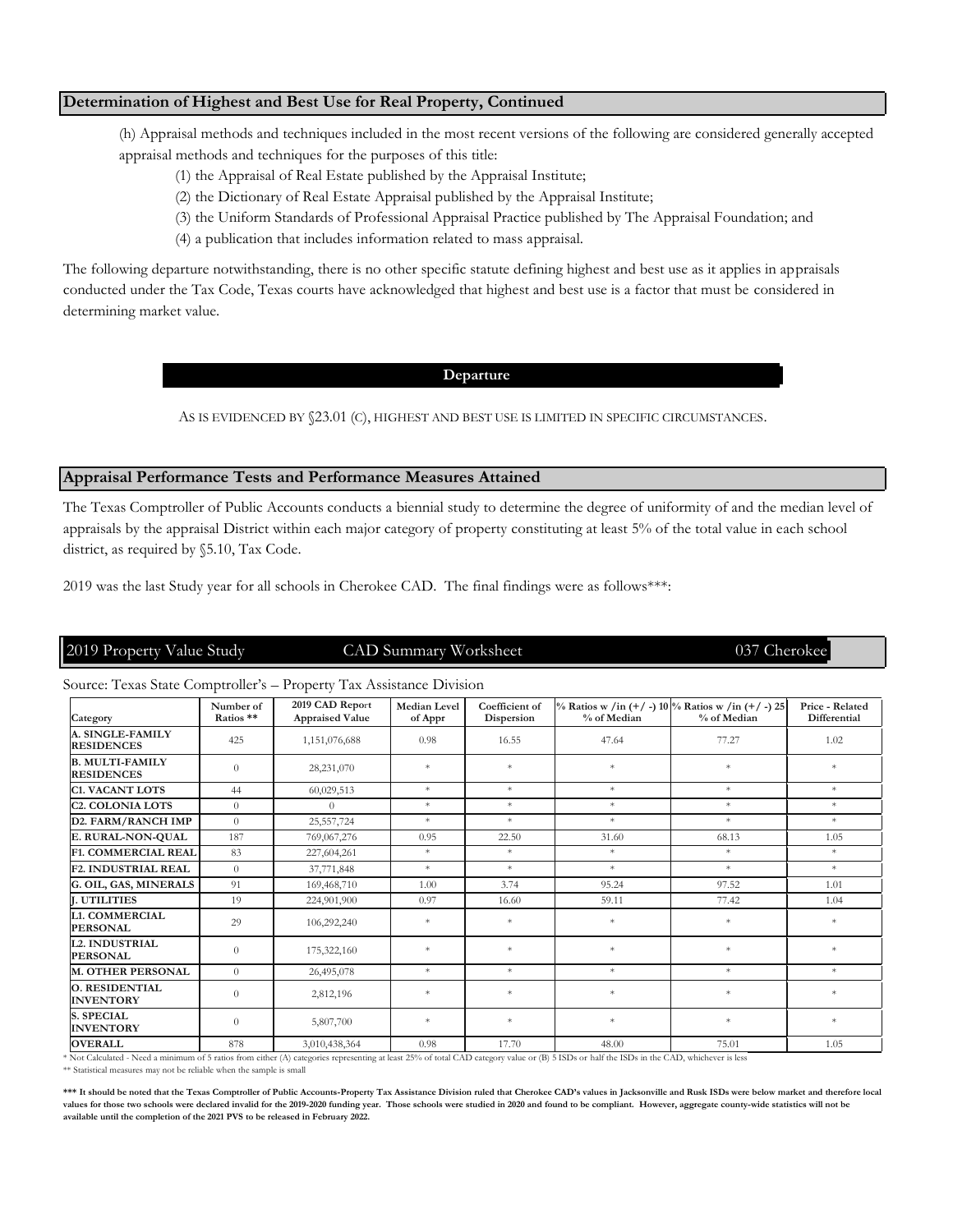### Certification Statement:

I certify that to the best of my knowledge and belief:

- $\checkmark$  the statements of fact contained in this report are true and correct
- $\checkmark$  the reported analyses, opinions, and conclusions are limited only by the reported assumptions and limiting conditions, and are my personal, impartial, and unbiased professional analyses, opinions, and conclusions
- ! I have no present or prospective interest in the property subject to this report with the exception as noted in disclosure, and I have no personal interest with respect to the parties involved with the exception as noted in disclosure.
- $\checkmark$  I have no bias with respect to any property that is the subject of this report or to the parties involved with this assignment.
- ! My engagement in this assignment was not contingent upon developing or reporting predetermined results.
- $\checkmark$  My compensation for completing this assignment is not contingent upon the reporting of a predetermined value or direction in value that favors the cause of the client(s), the amount of the value opinion, the attainment of a stipulated result, or the occurrence of a subsequent event directly related to the intended use of this appraisal.
- ! My analyses, opinions, and conclusions were developed, and this report has been prepared, in conformity with the Uniform Standards of Professional Appraisal Practice
- $\checkmark$  I have made a personal inspection of the properties that are the subject of this report to the extent that my designees have been assigned inspection duties in accordance with law.
- $\checkmark$  No one provided significant mass appraisal assistance to the person signing this certification except as stated below.

 $\overline{\phantom{a}}$ 

Chief Appraiser

| Appraisal Staff Providing Significant Mass Appraisal Assistance |                        |        |                                                                                                                                                                                           |  |  |
|-----------------------------------------------------------------|------------------------|--------|-------------------------------------------------------------------------------------------------------------------------------------------------------------------------------------------|--|--|
| <b>NAME</b>                                                     | TITLE                  | TDLR # | TYPE of ASSISTANCE                                                                                                                                                                        |  |  |
| J. L. Flowers                                                   | Chief Appraiser        | 68915  | Executive Management of Appraisal District Operations<br>Primary Analyst for Market Studies and Model Calibration                                                                         |  |  |
| P. J. Lowry                                                     | Deputy Chief Appraiser | 73567  | Administration of Appraisal Model, Field Staff Management,<br>Management of Sales Transaction Data, Assistant Analyst for<br>Ratio Studies and Model Calibration, Productivity Appraisals |  |  |
| R. D. Wallace                                                   | Lead Appraiser         | 72704  | Real Estate Field Appraisals & Field Coordinator                                                                                                                                          |  |  |
| B. P. Cook                                                      | Lead Appraiser         | 73940  | Real Estate Field Appraisals, Income Valuations & Field Coordinator                                                                                                                       |  |  |
| D. R. Emerson                                                   | Field Appraiser        | 74626  | Real Estate Field Appraisals & Productivity Appraisals                                                                                                                                    |  |  |
| J. C. Robinson                                                  | Field Appraiser        | 74977  | Real Estate Field Appraisals & Commercial Cost Valuations                                                                                                                                 |  |  |
| B. W. Harper                                                    | Field Appraiser        | 72711  | Real Estate Field Appraisals & Business Personal Property                                                                                                                                 |  |  |
| J. L. Henderson                                                 | Field Appraiser        | 75811  | Real Estate Field Appraisals & Sales-Market Data Support                                                                                                                                  |  |  |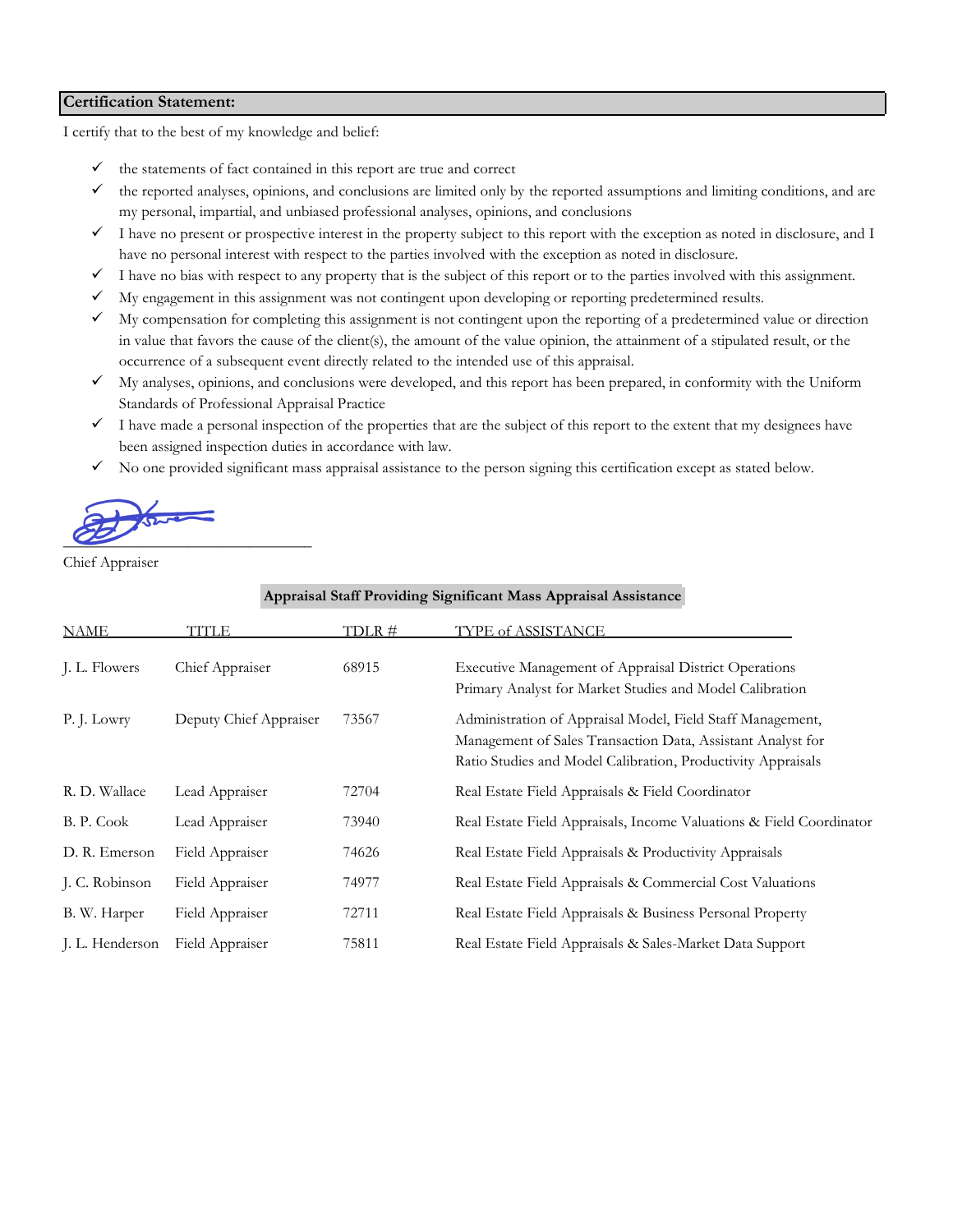# Report by Appraisal Division

As noted above, the District allocated the work of the mass appraisal among several areas within and without the District. The division of tasks by property type typically involves all staff. All field appraisal staff conducts physical inspections of both real and business personal property. These properties generally break down into four primary categories: Residential, Commercial, Business Personal and Productivity Valuations. The firm of Capitol Appraisal Group, Inc. conducts all activities related to complex properties, mineral valuation, utility and industrial accounts. That firm is also charged with the creation and maintenance of USPAP documentation for those areas.

# Field Operations

Scope of Work

The field operations activities involve appraisers responsible for collecting and maintaining property characteristic data for all commercial, residential, agricultural and business personal property types, which are located within the jurisdictional boundaries of the Cherokee County Appraisal District. These activities involve the field inspection of real and business personal property accounts. Digital photographs are taken by field staff that in turn downloads those photographs into the District's appraisal software system. Data entry of field changes is primarily the responsibility of the staff field appraisers. However, the Support Department is available for assisting in the data entry of field data.

Periodic physical review of property is recommended at least every four to six years, according to the International Association of Assessing Officers (IAAO). The Cherokee County Appraisal District policy to inspect all real estate accounts once every three years and business personal property every year. These inspections may be physical on-site inspections or analysis of available digital aerial photography. Sale ratio studies and model calibrations are conducted on an annual basis for all property categories in the District.

# Procedure for Collecting and Validating Data

Data collection requires organization, planning and supervision of the field staff. Data collection procedures have been established for all properties. The appraisers are assigned throughout the jurisdiction of the District to conduct field inspections. Appraisers conduct field inspections and record information on a property record card (PRC).

The quality of data used is extremely important in establishing accurate values of taxable property. While production standards are established and upheld for the various field activities, quality of data is emphasized as the goal and responsibility of each appraiser. New appraisers are trained in the specifics of data collection. Experienced appraisers are routinely employed in the effort to reinforce data collection processes during mass reappraisals. Errors in data collection are the responsibility of the respective field appraiser for correction and reproof.

Data collection of real property involves maintaining data characteristics of the property utilizing a CAMA (Computer Assisted Mass Appraisal). The information contained in CAMA includes site characteristics, such as land size, frontage and location; improvement data such as size, composition, quality of construction and physical, economic or function conditions; neighborhood or area types, including micro neighborhood adjustments and digital photographs when available. Field appraisers use District protocols to establish uniform classification coding and depreciation of real property. All real properties are coded with this protocol thus enabling the administration of mass appraisal modeling.

Data collection for business personal property is not utilized to achieve an overall mass appraisal approach. The majority of business personal property is appraised individually based upon property owner renditions. While is it is true that some properties are appraised based upon the valuations of other similar accounts, the multitude of personal property accounts are a one on one appraisal. All business personal property accounts are categorized by Standard Industrial Codes (SIC) as set by the Comptroller of the State of Texas.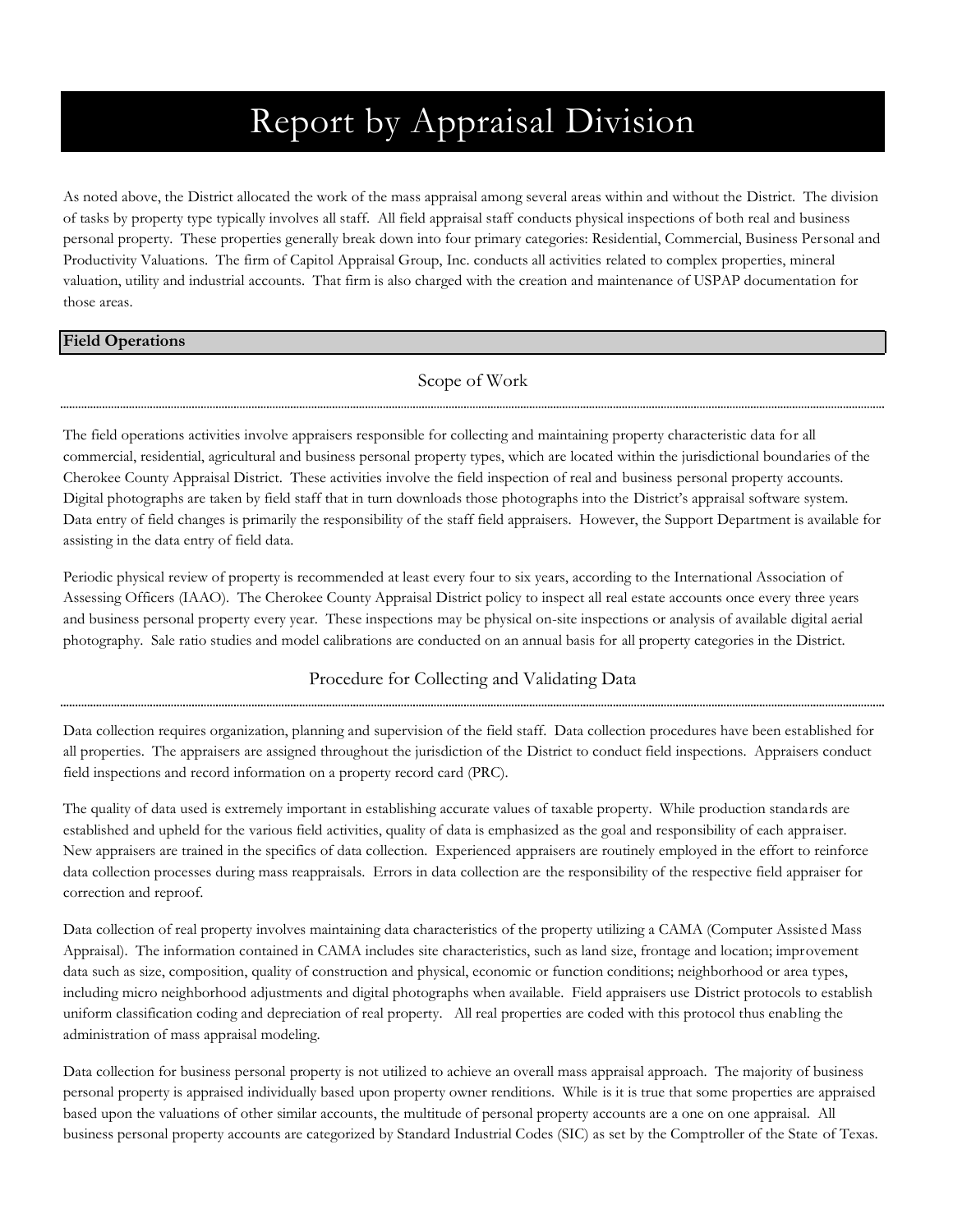### Sources of Data

The sources of data collection and verification are typically derived via field inspections, building permits, mechanics liens, new electrical connections, Appraisal Review Board hearings, valuation publications, commercial vehicle registrations, property owner correspondence, sales surveys, and real estate professional interviews.

Building permit data obtained from the various municipalities and mechanics lien data obtained from the Cherokee County Clerk's Office trigger annual upkeep inspections on properties with apparent significant changes in value or composition. New improvements are found via several methods. First, the District conducts annual field inspections based primarily on the biennial Reappraisal Plan and any amendments thereof. Second, a list of new utility connections is provided to the District by the county judge's office and is used to find new improvements. Finally, mechanic's liens are filed by contractors and are relayed to the District via the County Clerk's office on a monthly basis. Data accuracy is also enhanced by the availability of the District's records on the Internet. Property owners do contact us to report data errors via this method and also during informal hearings.

Data review of entire neighborhoods, or of individual properties is conducted when ratio studies indicate wide dispersions in the ratio study or out of the ordinary ratios for specific properties. Appraisers recheck these neighborhoods or re-inspect individual properties to ascertain the validity of recorded field characteristics. This process also assists in the protocols to identify data outliers for the statistical analysis.

# Data Maintenance

Data entry of all appraisal related information is performed by appraisal staff. They are tasked with the responsibility of creating and maintaining files for each parcel, printing PRC's, entry of appraisal field changes into the CAMA system and verifying the validity of coding and sketch information. Field appraisers are responsible for downloading digital photographs into the CAMA system. Informal and formal hearing information and changes are processed and administered by the appraisal review board staff coordinator.

### Residential Valuation

# Scope of Work

The Residential Valuation is responsible for developing equal and uniform market values for residential improved and vacant property for ad valorem purposes. Residential improved property encompasses property in municipalities, subdivisions and rural areas. Vacant property typically consists of property in residential or rural neighborhood settings.

# Highest and Best Use Analysis

The highest and best use of property is the reasonable and probable use that supports the highest present value as of the date of the appraisal. The highest and best use must be physically possible, legally and financially feasible, and productive to maximization of value. The highest and best use of residential property is normally its current use. This is due in part to the fact that residential development, in many areas, through use of deed restrictions and zoning, precludes other land uses. Residential Valuation undertakes reassessment of highest and best use in transition areas and areas of mixed residential and commercial use. In transition areas, the appraiser must determine the most typical use for property each year by examining the use of recently sold property in that area. Similarly, in mixed areas, the appraiser looks for boundaries created by zoning or recent market sales to determine the highest and best use for that area. However, pursuant to legislative changes in 2009, residential properties receiving a homestead are not subject to this appraisal standard. Instead, according to §23.01 (c), these properties shall continue to be appraised based upon residential use regardless of external factors to the contrary. This creates a departure as noted previously.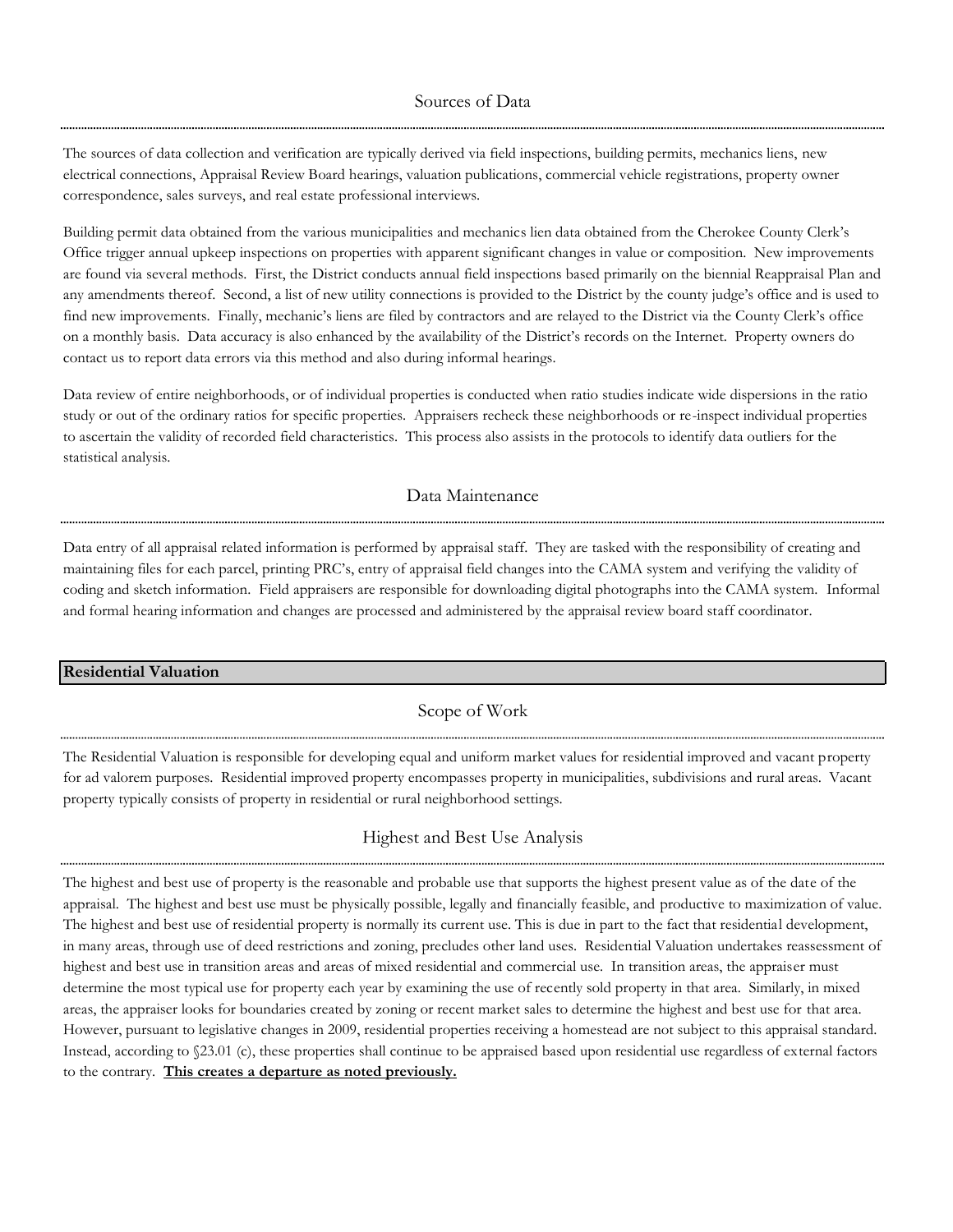### Model Specification

# Neighborhood and Market Analysis

The identification of neighborhoods can be divided into four categories for Cherokee County: subdivisions, municipal neighborhoods, major lake property and rural neighborhoods. In each case, the appraiser attempts to localize neighborhoods by geographic boundaries.

The determinations of subdivisions and municipal neighborhoods are similar in that the appraiser looks for areas of homogenous property. During this examination, type and quality of construction and physical factors such as maintenance and upkeep of homes and vacant tracts are considered. Conversely, rural neighborhoods are determined in large part on the examination of sales prices as compared with other areas within a geo-political boundary. For example, a particular area in a rural setting may exhibit higher sales prices for improved and vacant property as compared to other areas within a school district that has a similar composition of property types. Municipal neighborhoods are classified with Low, Fair, Average and Good codes while rural neighborhoods are classified with alphanumeric identifiers. Lake properties are segmented based upon the particular lake. Additionally, there may be further segmentation into various quality neighborhood area for each lake area.

Micro-neighborhoods are also a part of municipal neighborhood profiling. Within any particular neighborhood there can exist areas where the market is recognizing a discount or premium as compared with similar areas. In these instances, the appraiser still maintains the Low, Fair, Average or Good neighborhood classification but also adds a second identifier for the micro-area. Micro-neighborhoods are defined in large part by plotting sales activities geographically and using this geographical tool to identify these areas. In each instance, the second identifier contains a percentage adjustment. This adjustment modifies the properties as a discount or premium off of the baseline schedule.

# Description of Residential Improvement Model

The modeling techniques used by the District allow for specific adjustment for each category of property in the county. To begin, each site built improved residence is classified based upon type of exterior siding. Properties with brick-veneer are classified as a type "M" property. Properties with frame, vinyl or aluminum, log or other non-brick sidings are classified as type "F" property. Currently, metal sided structures are also classified as type "F". There are also properties with mixed siding composition. For example, a home may only have a brick veneer front with frame siding on the remainder of the house. In this case, the appraiser must make a determination on the predominate siding when classifying the property.

Each type of property as described above is further assigned a numeric code that corresponds to the quality of construction of the improvement. These breakdowns of quality loosely follow the suggestions outlined in the Marshal and Swift valuation guide for residential property. Coding for quality is defined by the following table:

| <b>Quality Code</b> | <b>Description of Quality</b> |
|---------------------|-------------------------------|
| 1                   | Substandard                   |
| 2                   | Low                           |
| 3                   | Fair                          |
| 4                   | Average                       |
| 5                   | Good                          |
| 6                   | Very Good                     |
|                     | Excellent                     |

Further, the model provides for plus (+) classes for each breakdown. The plus classification is used when an appraiser determines that a particular property is somewhat better quality than a category but not quite the quality of the next higher classification. For example, an improvement may be better than fair but not quite average in quality. In this instance, the appraiser would assign a Fair  $+$  or "3+" code. These numeric codes are appended to the "F" or "M" code above. For example, a brick veneer, good quality plus home would have a code of "M5+".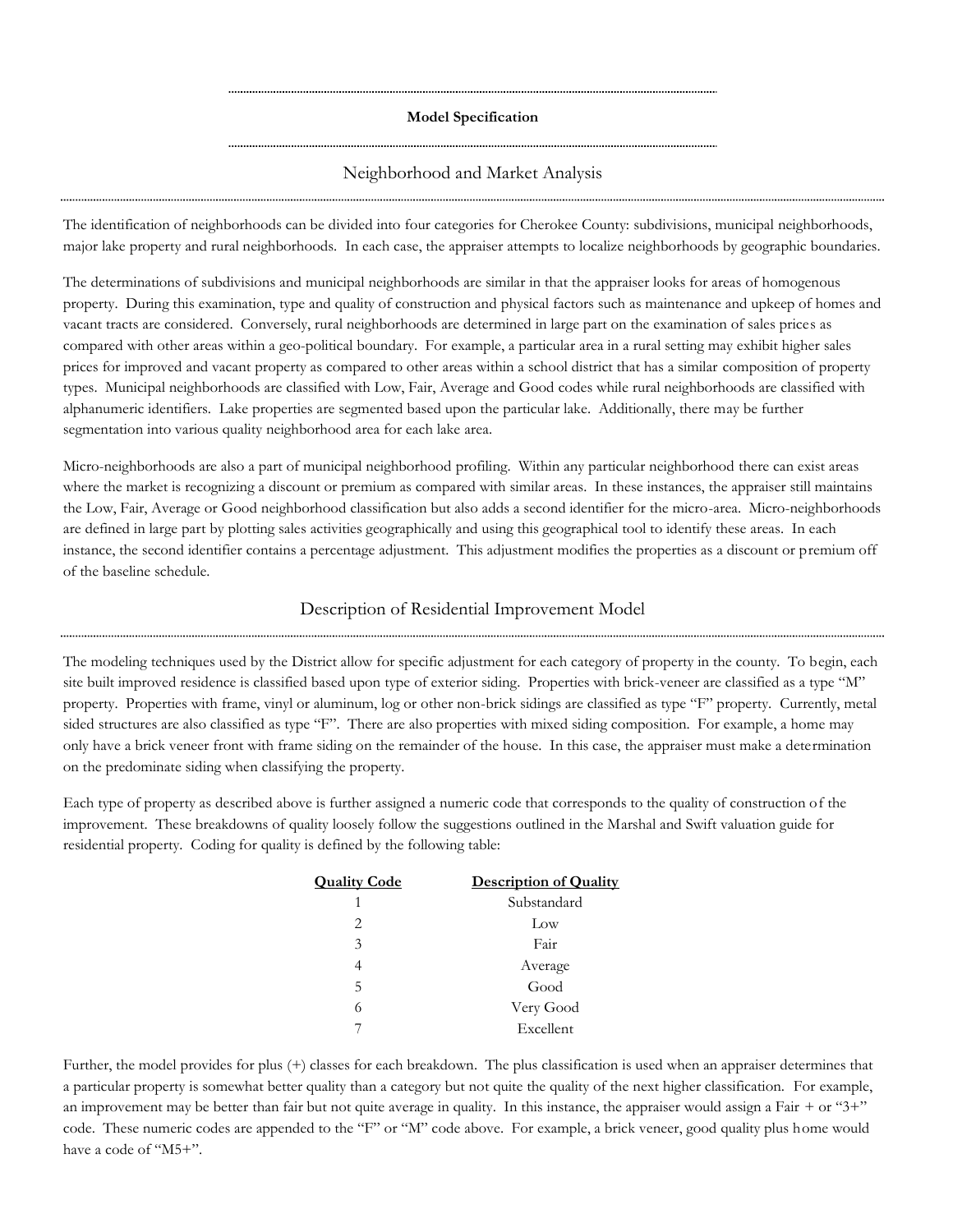Following the description of siding type and quality, each code is further differentiated by a neighborhood location code. These codes differ for municipal, rural subdivision, lake property and rural properties. For municipal property, the alpha initial of the city is first used followed by the alpha code for the type of neighborhood. For example, an average neighborhood in the City of Jacksonville would be "JA". This also denotes a municipal improvement on a lot less than one acre. For municipal improvements on lots over one acre, an additional "A" for acreage is added to the coding. For example, in the average neighborhood, City of Jacksonville instance, the code would be "JAA". This additional acreage delineation only applies to municipal schedules. Lake subdivisions are identified by an "L" and a numeric code corresponding to the particular lake as set out below:

| Code           | <b>Lake Description</b> |
|----------------|-------------------------|
| T.1            | Lake Jacksonville       |
| L2             | Lake Striker            |
| L <sub>3</sub> | Lake Palestine          |

Rural subdivisions are identified by the alpha code for the school district followed by an "RS" for rural subdivision then an alpha indicator for Low, Fair, Average or Good subdivision. In this scheme, a fair quality rural subdivision in Wells ISD would be "WRSF" for Wells Rural Subdivision Fair. Rural properties are classified based upon the type of road access it has as set out in this table:

| <b>Access Code</b> | <b>Access Description</b> |
|--------------------|---------------------------|
| н                  | State Highway             |
| р                  | Paved County Road or F.M. |
| Ð                  | Dirt Road                 |
|                    | Land Locked               |

Following the Access Code is the numeric indicator for the school district:

| <b>School Code</b> | School  | <b>School Code</b> | School          |
|--------------------|---------|--------------------|-----------------|
| 08                 | Wells   | 42                 | New Summerfield |
| 21                 | Alto    | 46                 | Jacksonville    |
| 23                 | Bullard | 62                 | Carlisle        |
| 15                 | Rusk    | 81                 | Troup           |

Therefore, for a rural improvement in Alto ISD on a dirt road would have a code of "D08". There is one exception to this rule in Jacksonville ISD. There is a particular code for certain properties that are not in the city limits of Jacksonville but immediately adjacent to the city. This is a type of buffer zone between municipal and rural. This area has a numerical code of "76".

These location codes are appended to the type and quality code and separated by a dash "-". The following table contains some examples of residential coding:

| Code       | <b>Description</b>                                                                                                            |
|------------|-------------------------------------------------------------------------------------------------------------------------------|
| $F5-RG$    | Good Quality Frame Exterior Residence in a Good Neighborhood in<br>the City of Rusk                                           |
| $M3+$ -JFA | Fair Plus Quality Brick Veneer Exterior Residence in a Fair<br>Neighborhood in the City of Jacksonville on more than one acre |
| F4-ARSA    | Average Quality Frame Exterior Residence in an Average Rural<br>Subdivision in Alto ISD                                       |
| M4-P46     | Average Quality Brick Veneer Exterior Residence in on a Paved<br>Road in Jacksonville ISD                                     |
| F3-L1      | Fair Quality Frame Exterior Residence on Lake Jacksonville                                                                    |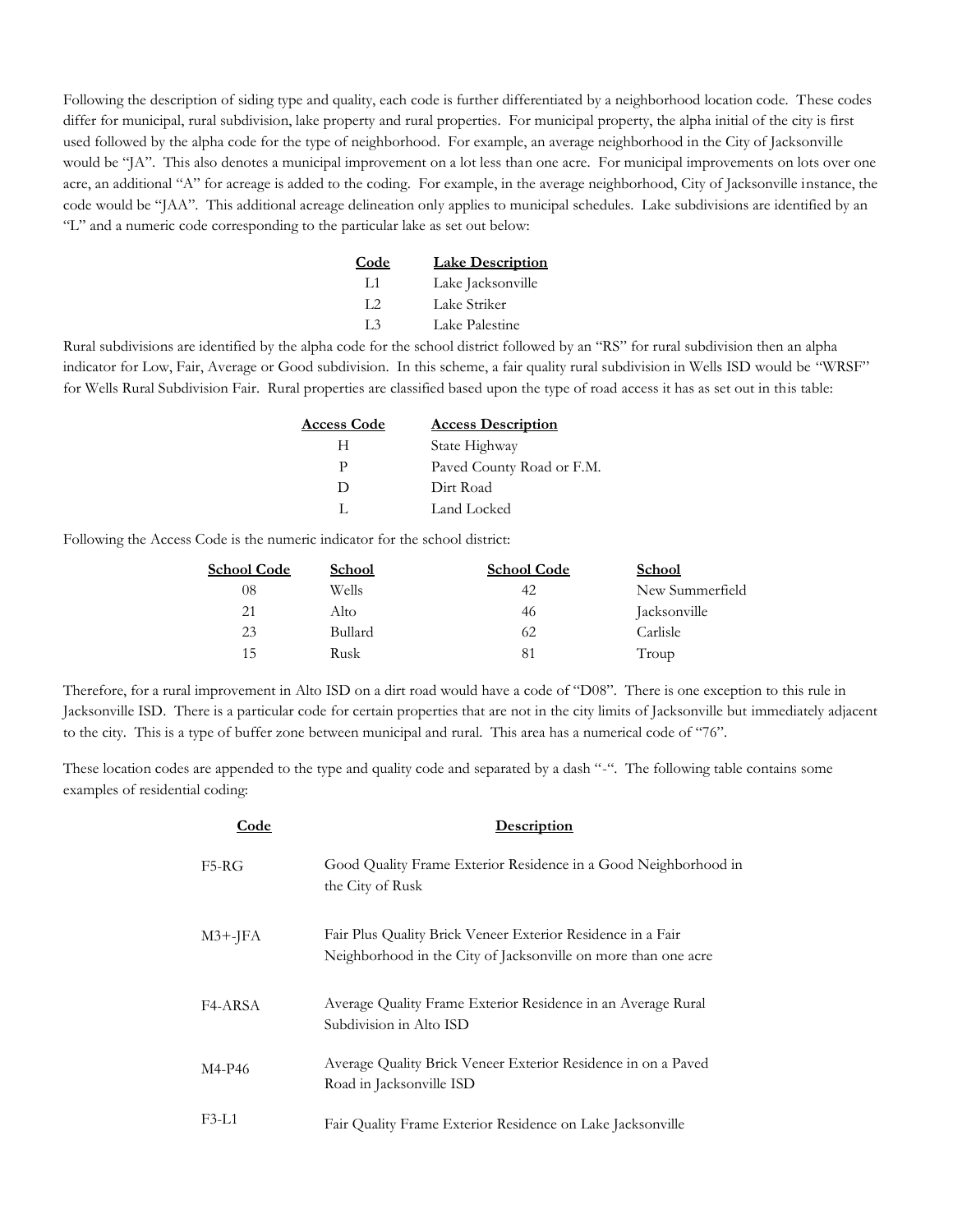Each one of these code combinations is tied to a specific table of value for that code. These tables are referred to by the District as "improvement schedules". Each schedule contains a value per square foot of living area for individual stratum of square footage. In this manner, the District is able to modify only schedules for a select group of properties if desired. The down side to this approach is that the District must track and maintain several hundred different schedules.

In addition to the base residential schedules, there are also separate schedules for features and amenities for residential property. These would include items such as porches, decks, attached and detached garages or carports, fireplaces or central heat/air. In most of these cases, the schedule calls for a percentage of base approach to value. For example, the square footage in a porch would be calculated as 20% of the base schedule square footage price. So if a 1,200 square foot F3-D15 called for \$48.09, porches for that improvement would be based on 20% of \$48.09 or \$9.62 per square foot. However, for fireplaces, central heat/air or swimming pools, the schedules call for flat pricing. Fireplaces are set at a certain total dollar amount as is swimming pools, while central heat/air is set at a set price per square foot of living area. Both fireplaces and central/heat air systems are categorized by the same quality grade as the base improvement.

# Description of Land Model

Land modeling for the District's residential and rural areas can be divided into categories similar to the neighborhood profiling shown above. Land is coded for municipal, rural subdivision, lake lots and for rural land in general. Land is valued primarily based upon acreage or square footage of the lot or tract. However, there are cases in the model where front footage or flat value per lot is utilized.

For municipal residential property, land is coded to in the same manner as the neighborhood extension on the improvement code. Neighborhoods are classified Low, Fair, Average and Good with the respective classification preceded by the alpha code for the particular city. For example, "JF" would indicate a lot, under one acre, in a fair neighborhood in the City of Jacksonville. As was discussed earlier, adding an "A" to the end of that code would denote a schedule for municipal lots over one acre. For the same example, "JFA" would indicate a lot over one acre located in a fair neighborhood in the City of Jacksonville.

Rural subdivisions follow the same naming convention discussed in the improvement section. The land table for a rural subdivision would begin with the alpha code for the school, followed by "RS" for rural subdivision followed by the alpha code for low, fair, average or good. For example, "BRSG" would indicate a land schedule for a good quality rural subdivision in Bullard ISD.

Lake lots are somewhat different in style than their improvement counterparts. Most lake lots are valued based upon the amount of usable water front. When we consider "usable" we are trying to exclude narrow insets and outcroppings that tend to come with water front lots. This exclusion can also be used in the upper ends of inlets in the lake that never have usable water. We do not consider "usable" in instances where water levels are seasonally low. In other words, a lot that has usable water front when lake levels are normal will be considered water front regardless of low water level. For these schedules, the coding begins with "WF" for 'water front' followed by the lake code as shown previously. These two codes are separated by a dash (-). For example, "WF-L2" means a water frontage schedule for a lot on Lake Striker. This method of coding in similar for Lake Jacksonville, but differs in that the lots are divided into good, average and fair lots. The first letters of the grading is appended to the standard code structure to make: "WF-L1G", "WF-L1A" and "WF-L1F". Furthermore, there are some lots on Lake Jacksonville that do not have good water unless the lake is full. These lots are to the north and are classified as water view lots. In these cases, the "WF" is replaced with "WV" in the code structure.

Rural land follows the style of the rural improvement neighborhood extension. The type of access available to the property is coded first (Land Locked, Dirt, Paved or Highway) followed by the numerical code for the school district. The same exception exists here as in the improvement codes for property not in the City of Jacksonville but immediately adjacent to. This area is numerically coded "76". Some examples of these codes would be "P23" for land on a paved road in Bullard ISD or "H76" for land on a highway in the buffer zone surrounding the City of Jacksonville.

Finally, all land is valued based upon the total size of all contiguously controlled tracts of a particular owner. In other words, a person who owns three pieces of property that touch each other is valued on each individual tract as though it were one tract of the combined size. Consider a person who owns a 5-acre, 15 acre and 10-acre tracts. That person would be valued as though all contiguous tracts were combined into one for valuation purposes. In the example, each tract would be valued per unit as though it were one thirty-acre tract. This is known as "pricing acres" or "pricing square footage.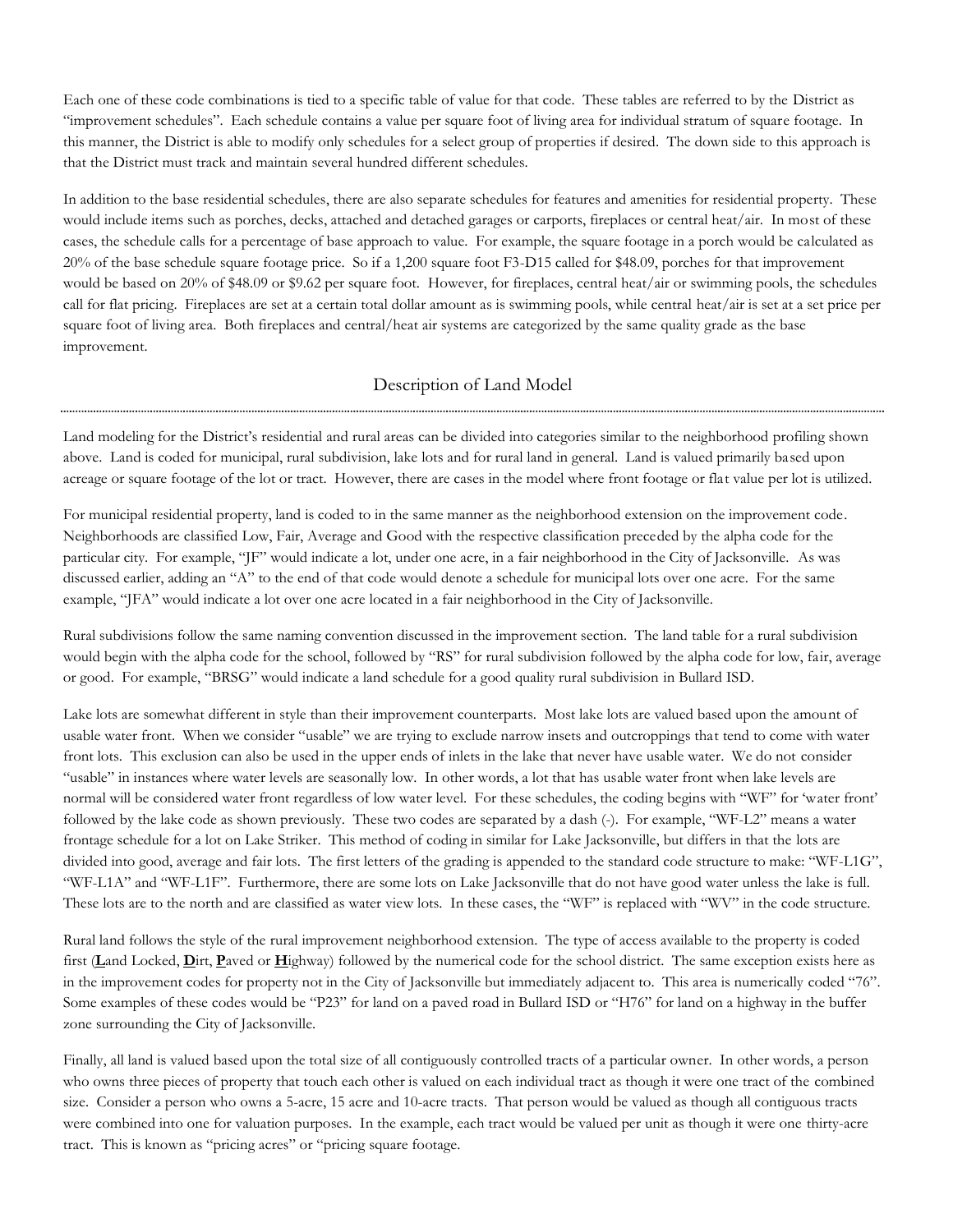#### Procedures for Model Calibration

Each year, the District analyzes sold property as compared to the appraised value of that sold property. The calibration of the model begins here and progresses in two different stages. Land calibration first and followed by improvement calibration.

# Land Model Calibration

The first stage in the residential calibration process is to analyze and calibrate all land schedules. Tract and lot sales are obtained through the various means discussed in the section titled "Sources of Data". This information is then analyzed by segregating the various sales into their respective categories identified by the land schedule code for that sold property. For each category that has sufficient sales activity, the sales are checked to confirm the total number of acres or square footage involved in the transaction. The sales price is then divided by the total number of acres or square footage to arrive at a price per unit. These prices per unit are then arrayed in ascending size of sale and plotted graphically. In this manner, the District has a picture of price per acre for example for all tracts plotted against size. In addition to the graph line for sales, the District plots a logarithmic trend line for sales. Over this graph, the District superimposes a graph of appraised value per unit for that particular category as determined by the current category schedule. Using the sales and the sales trend line as compared to the line for the appraisal schedule allows the District to move the appraisal plot in a manner that best fits the sales data. The following is an example of a graphical plot:



Moving the appraisal plot to best fit the sales and sales trend lines will give the District the information needed to adjust the underlying schedule. Calibrating the schedule will result in all properties being revalued for that particular classification of land. In this manner, sold and unsold properties are all reappraised.

Typically, there are never enough sales in each different classification of property to perform the above-mentioned process. In these instances, the District will adjust schedules lacking sufficient sales information based upon the adjustments of classifications with sales. For example, if there were sufficient sales to perform an analysis of paved access land in rural Jacksonville ISD (P46) but not enough sales for H46 or D46, the District would use the calibrated P46 schedule as a benchmark and adjust H46 and D46 up or down accordingly as compared to P46. The same is also true of school districts that lack sales activity. Often times, an entire school district market area has a low volume of sales thus prohibiting a sales analysis. These school districts will be adjusted based upon the activity of neighboring schools. The calibration of schedules or schools with low sales volume based upon similar schedules or schools is referred to by the District as "blending". When blending schedules or schools, the District recognizes that there exists a certain difference between schedules or areas. For example, the District recognizes that property in Wells ISD is not the same as property in Rusk or Jacksonville ISDs. Additionally, land locked land is not worth the same as land with highway access. There is a premium or discount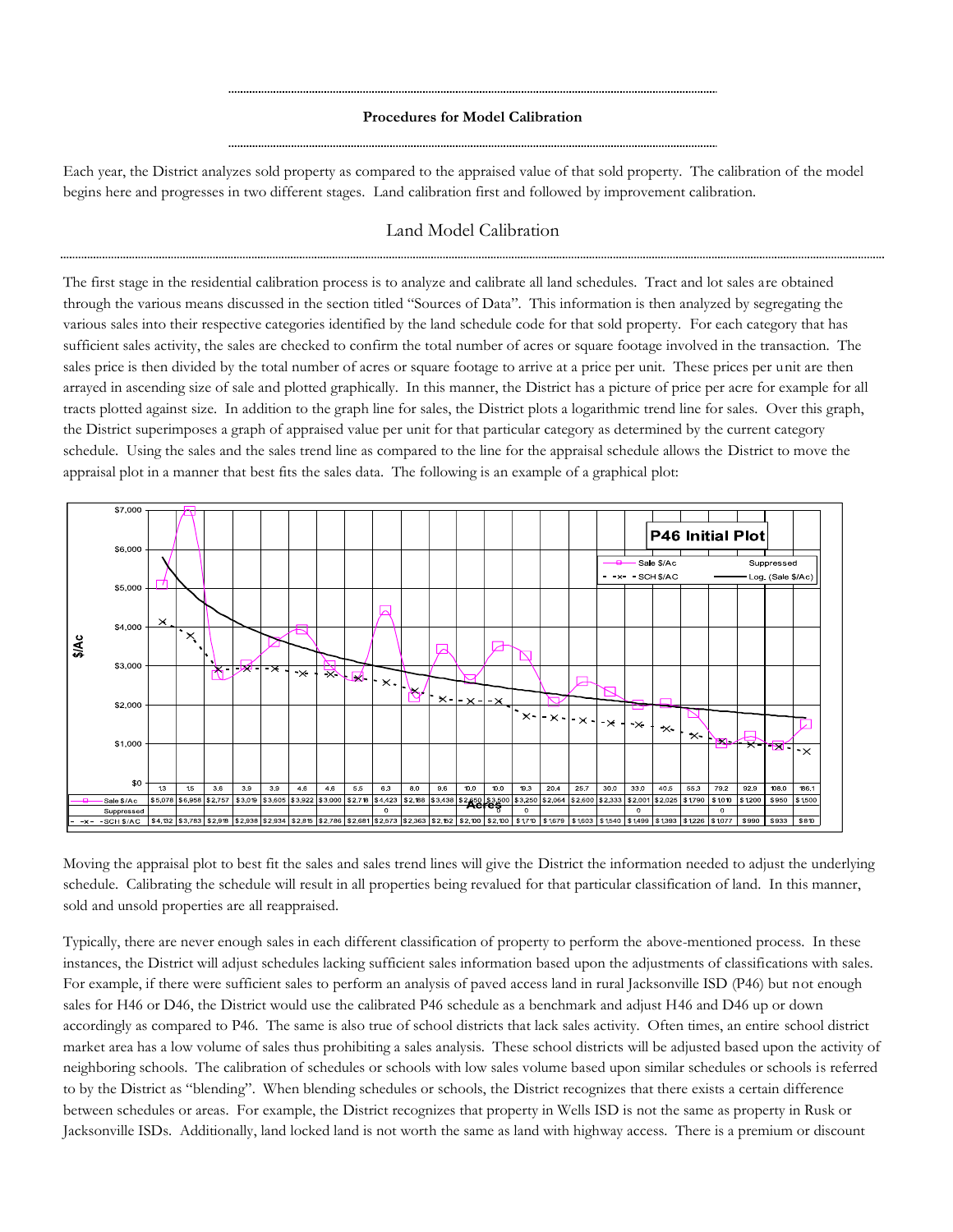employed when blending. Consideration is given to the schedules or schools with the most sales volume and further consideration is given as to how other schedules or schools compare to them. The level of premium or discount is sought from what sales are available in the low volume areas complemented with appraisal experience and judgment.

Once these processes are completed for a market area and all relevant schedules calibrated, the CAMA system is recalculated in order to update all relevant parcels with the new appraisal data. Sales ratio reports are again pulled and the sold properties appraised value per unit is double checked against the predicted outcome from the sales plotting discussed above. Attention is also given to the relative change in appraised value for all properties as compared against the percentage change invoked in the calibration process. This allows the District to identify properties or schedules of property that did not change in the manner anticipated by the calibration process. When these tasks are complete, the CAMA system is ready with reappraised land values and therefore ready for the next step which is the calibration of residential improvements.

# Improvement Model Calibration

The second stage in the residential calibration process is to analyze and calibrate all improvement schedules. Following the same procedures for data collection and segregation as outlined above, the improvement calibration process analyzes sales ratios by property classification. The sales ratio is found by the following formula:

# (Appraised Market Value ÷ Sales Price)\*100 = Sales Ratio%

The sales ratio measures the level of appraised market value against a known sales price on a particular parcel of property. Ratios under 100% indicate sold property that is under appraised. Ratios over 100% indicate sold property that is over appraised. The sales ratio is the first step in the analytical process.

Sales ratios are examined by improvement classification. For example, the District will look at all sales ratios for average quality brick veneer homes in an average neighborhood in the City of Rusk (M4-RA). This task is performed for all classifications of sold property. Greater weight is given to those classifications of property that possess adequate numbers of sales for analysis. As this process proceeds, the District will examine those classifications for the influence of several factors such as physical condition, time of sale, size of living area and neighborhood making adjustments as necessary to the analysis. After analyzing and adjusting the sales ratios for these factors, the District calculates a weighted mean ratio for that classification found by the following formula:

$$
\sum
$$
 Appraised Market Values ÷  $\sum$  Sales Prices = Weighted Sales Ratio

The District also calculates a Coefficient of Dispersion for that sample by the following formula:

(Average Absolute Deviation 
$$
\div
$$
 Median Sales Ratio) 100 = COD

The average absolute deviation is the mathematical average of the absolute value of the differences between the sales ratio on each parcel as compared to the median ratio for that sample. The COD is used to measure uniformity while the weighted mean ratio is used to measure level of appraisal. The District employees these two factors and the sample size when giving weight to what classifications to use as baseline schedules. The baseline schedules will determine how other schedules that lack adequate sales information are modified. This is also a blending process as described in the section for land calibration. Blending in the improvement sense will include differing classes of quality, exterior type and neighborhood. The appraiser uses market data and appraisal judgment to apply premium or discount factors to the baseline schedule(s) when adjusted non-baseline schedules.

Once all schedules are calibrated and the data entered into the CAMA system, the system is recalculated and sales ratio reports are pulled again for the purpose of seeing how the changes actually affected the system. Modifications to schedules or to other area or neighborhood factors are examined at this point. Following these adjustments, the District combines all sales ratios for improved property in order to analyze the overall weighted mean ratio and COD. Overall statistics will also be calculated on neighborhood and other market area levels.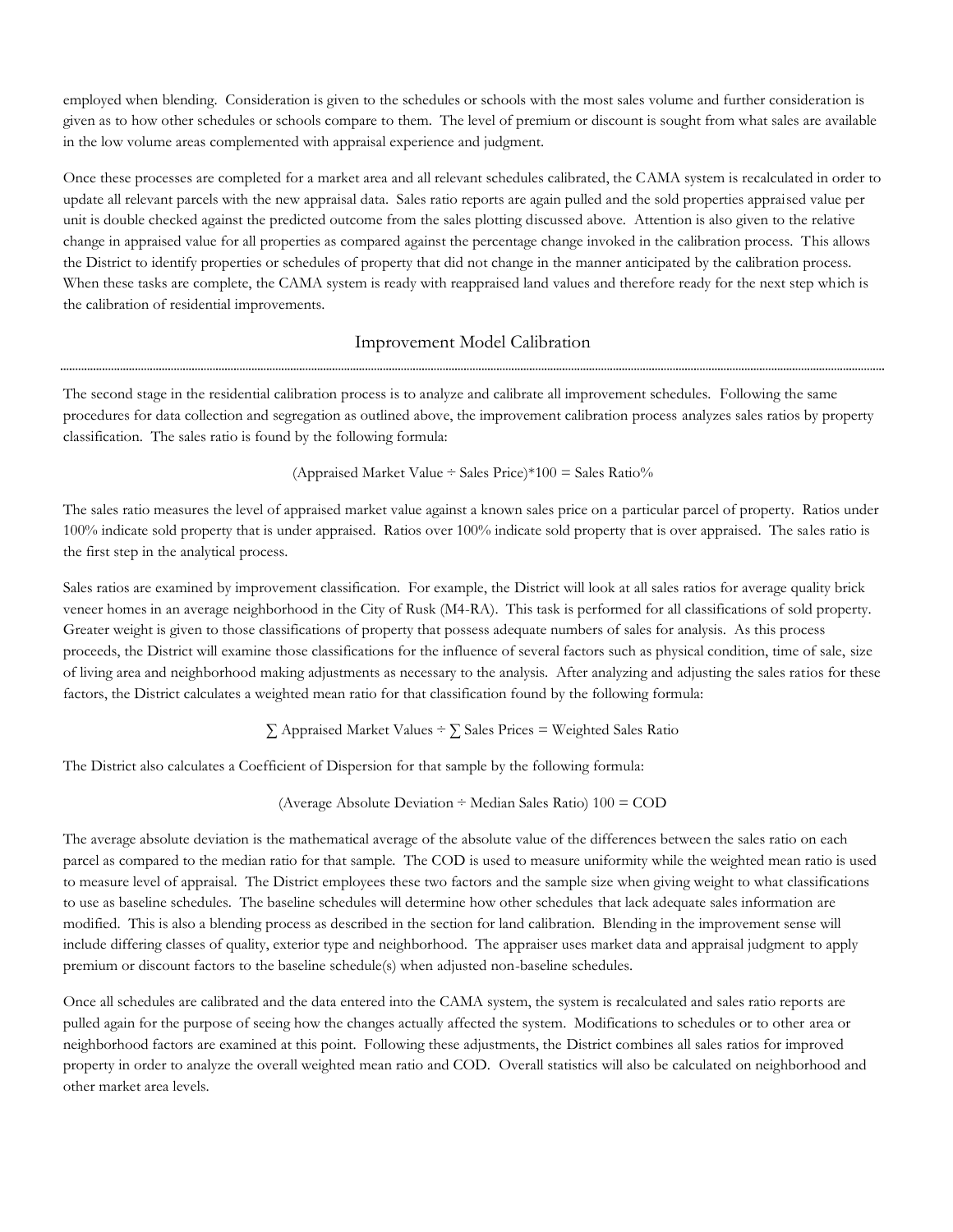# Scope of Work

The Commercial Valuation is responsible for developing equal and uniform market values for commercial improved and vacant property for ad valorem purposes. Commercial improved property encompasses property in municipalities, as well as, rural areas. Vacant property typically consists of property in commercial market area settings.

# Highest and Best Use Analysis

The highest and best use of property is the reasonable and probable use that supports the highest present value as of the date of the appraisal. The highest and best use must be physically possible, legally and financially feasible, and productive to maximization of value. The highest and best use of commercial property is normally its current use. This is due in part to the fact that commercial development, in many areas, through use of deed restrictions and zoning, precludes other land uses. Commercial Valuation undertakes reassessment of highest and best use in transition areas and areas of mixed commercial and residential use. In transition areas, the appraiser must determine the most typical use for property each year by examining the use of recently sold property in that area. Similarly, in mixed areas, the appraiser looks for boundaries created by zoning or recent market sales to determine the highest and best use for that area. As previously noted, residential homestead property in areas of commercial highest and best use are appraised as residences pursuant to §23.01(c).

#### Model Specification

# Market Analysis

The identification of market areas typically consists of examining the primary commercial market areas as defined by municipal boundaries. However, the use of other geographic boundaries in certain areas of the county is also utilized.

 In determining market areas, the appraiser examines market sales activity. During this examination, physical factors such as maintenance and upkeep of property and vacant tracts are considered. Municipal market areas are classified with Low, Fair, Average and Good codes.

Micro-areas are also a part of municipal market areas. Within any particular area there can exist niches where the market is recognizing a discount or premium as compared with similar areas. In these instances, the appraiser still maintains the Low, Fair, Average or Good market area classification but also adds a second identifier for the micro-area. Micro-areas are defined in large part by plotting sales activities geographically and using this geographical tool to identify these areas. In each instance, the second identifier contains a percentage adjustment. This adjustment modifies the properties as a discount or premium off of the baseline schedule.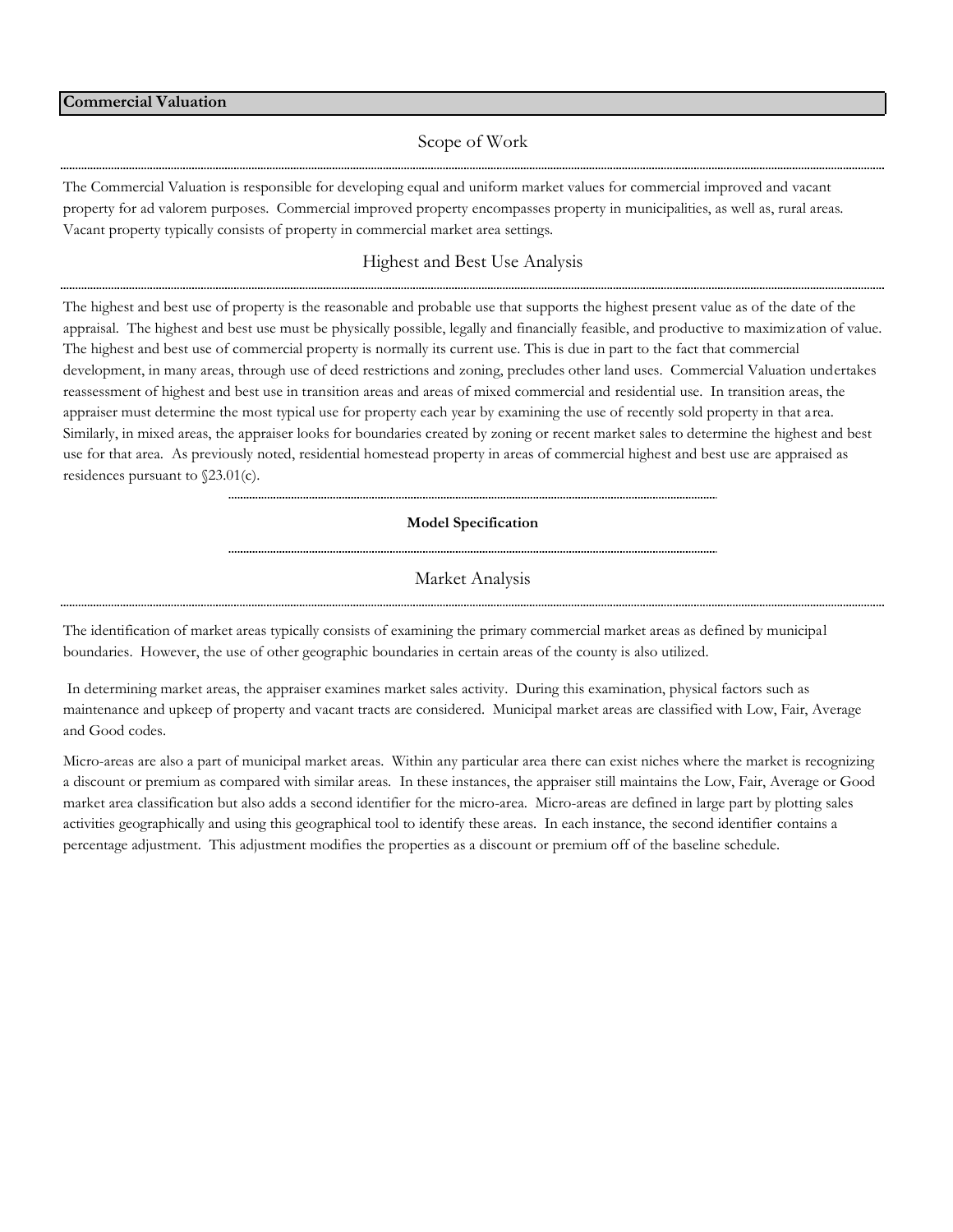The modeling techniques used by the District allow for specific adjustment for each category of property in the county. Commercial classifications roughly follow those set out in the Marshall and Swift Valuation Guide.

The numeric classification is the loose result of matching the class to the particular Marshall and Swift section number. While this is predominately accurate to the section number, there are also exceptions to the rule. Following the numeric code, the classification was divided into the type of construction: steel, concrete or wood as noted here:

| <b>Construction Code</b> | <b>Description of Code</b> |
|--------------------------|----------------------------|
|                          | Concrete                   |
|                          | Wood                       |
|                          | Steel                      |

Further, the classification is divided into quality groups of good, average and low:

| <b>Quality Code</b> | <b>Description of Code</b> |
|---------------------|----------------------------|
| G÷                  | Good                       |
|                     | Average                    |
|                     | Low                        |

Utilizing this system yields classifications such as:

| <b>Commercial Code</b> | Description of Code             |  |  |
|------------------------|---------------------------------|--|--|
| 10SA                   | Warehouse Steel Average Quality |  |  |
| 21DG                   | Office Wood Good Quality        |  |  |
| 62CL.                  | Concrete Low Quality            |  |  |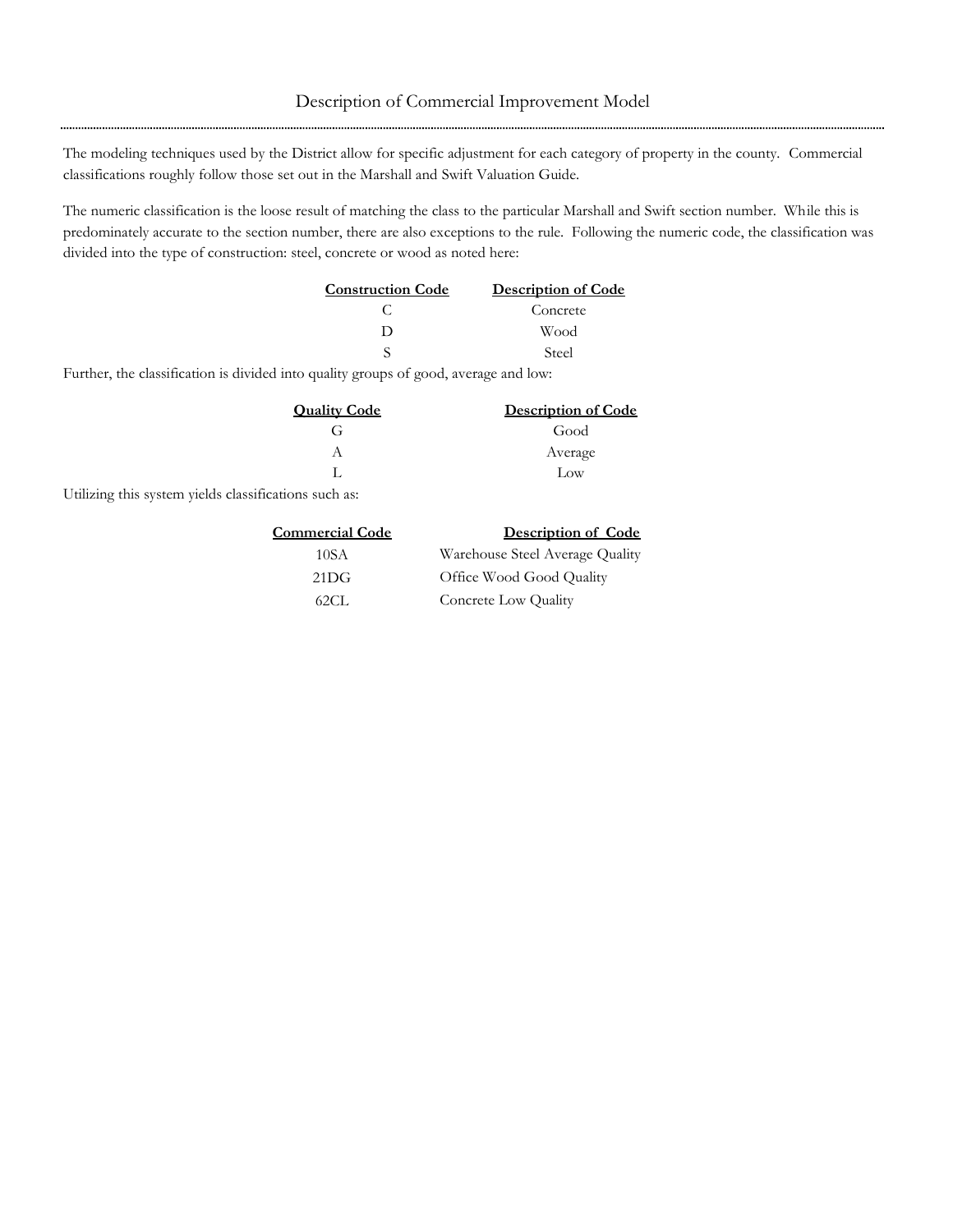| <u>#Code</u> | <b>Description</b>                               | #Code | Description                      |  |
|--------------|--------------------------------------------------|-------|----------------------------------|--|
| 10           | Office Warehouse                                 | 43    | 43CG                             |  |
| 11           | Storage Warehouse                                | 44    | Fraternal Building               |  |
| 12           | Distribution Warehouse                           | 45    | Recreational Building            |  |
| 13           | Mini-Storage Warehouse                           | 46    | <b>Funeral Home</b>              |  |
| 14           | 14CA                                             | 47    | <b>Bowling Alley</b>             |  |
| 15           | Truck Terminal                                   | 48    | Health Spa                       |  |
| 16           | Parking Garage                                   | 49    | 49CA                             |  |
| 17           | 17CA                                             | 50    | Hotel                            |  |
| 18           | Aircraft Hanger                                  | 52    | Motel                            |  |
| 20           | <b>Basement Area</b><br>Office Bld - Stand Alone | 54    | Apartments                       |  |
| 21           | Facility                                         | 55    | School Building                  |  |
| 21           | Office Bld - Other                               | 56    | 56CA                             |  |
| 22           | Bank                                             | 57    | Daycare                          |  |
| 23           | Drive Through Bank<br>Medical Office - Stand     | 60    | Light Industrial                 |  |
| 24           | Alone                                            | 61    | <b>Technical Building</b>        |  |
| 24           | Medical Office - Other                           | 62    | Heavy Industrial                 |  |
| 25           | Government Building                              | 63    | Auto Service Center              |  |
| 26           | 26CA                                             | 64    | Auto Display Area                |  |
| 27           | Nursing Home                                     | 65    | Food Processing                  |  |
| 28           | Dispensary                                       | 66    | Carwash                          |  |
| 29           | Veterinarian Clinic                              | 67    | Service Station                  |  |
| 30           | Beverage Store                                   | 68    | Service Station Booth            |  |
| 30           | Convenience Store                                | 71    | Drive in Restaurant              |  |
| 31           | Department Store                                 | 72    | Fast Food Restaurant             |  |
| 32           | Discount Store                                   | 73    | Restaurant                       |  |
| 33           | Supermarket                                      | 75    | 75CA                             |  |
| 34           | Retail Store - Stand Alone                       | 81    | Converted Service Station        |  |
| 35           | Retail Strip Center                              | 82    | Converted Residence - Frame      |  |
| 36           | Shopping Center                                  | 83    | Converted Residence - Brick Ven. |  |
| 37           | Shopping Mall                                    | 84    | Greenhouse                       |  |
| 38           | Mall Area                                        | 85    | Canopy                           |  |
| 39           | Laundromat                                       | 86    | Barn                             |  |
| 40           | <b>Barber Shop</b>                               | 88    | Gunite Pool                      |  |
| 41           | Church Building                                  | 89    | Tennis Court                     |  |
| 42           | 42CA                                             | 90    | <b>Utility Building</b>          |  |
|              |                                                  | 91    | Automotive Repair                |  |

The following lists the commercial numeric codes and classification descriptions: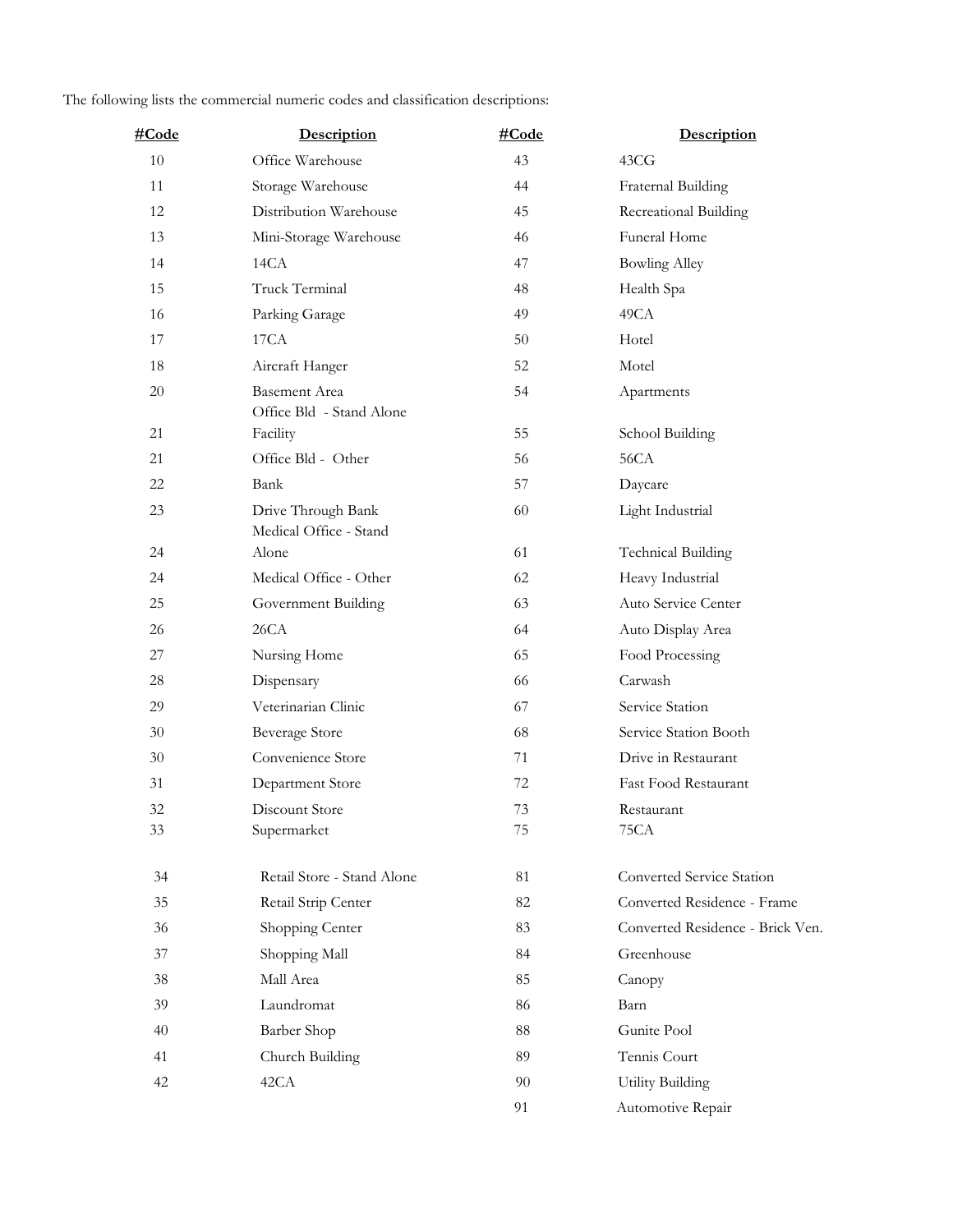Finally, it is important to note that no market area extensions are present with commercial coding. Instead, all improved commercial property is based upon the same schedule. To differentiate for market areas, the only factor used is a 95% good factor on all commercial property outside of the City of Jacksonville.

Each one of these code combinations is tied to a specific table of value for that code. These tables are referred to by the District as "improvement schedules". Each schedule contains a value per square foot of main improvement area. In this manner, the District is able to modify only schedules for a select group of properties if desired. The down side to this approach is that the District must track and maintain several different schedules.

# Description of Land Model

Land modeling for the District's commercial areas can be divided into categories similar to the residential neighborhood profiling shown previously in the Residential section. Market areas are defined as good, average, fair and low for the Cities of Jacksonville and Rusk. For other cities, the areas are not divided into market areas. In these areas, commercial property is fairly homogenous throughout the municipality and does not warrant different market areas.

City of Jacksonville codes begin with "JC" followed by the market area code for good (G), average (A), fair (F) and low (L). If a particular account is more than one acre, an additional "A" is attached to the end of the code. Therefore, "JCG" would be Jacksonville Commercial Good while "JCFA" would be Jacksonville Commercial Fair Acreage for an account in excess of one acre. Likewise, the City of Rusk schedules begin with "RC" followed by the same market area designators yielding examples such as "RCA" for Rusk Commercial Average or "RCAA" for Rusk Commercial Average Acreage.

The cities of Troup, Alto and Wells have a different composition, beginning with the first letter of the city, followed by "CM1". An "A" is appended for parcels over one acre. In this manner, "WCM1" is commercial land in the City of Wells under one acre while "TCM1A" would be commercial land over one acre in the City of Troup.

Finally, all land is valued based upon the total size of all contiguously controlled tracts of a particular owner. In other words, a person who owns several contiguous lots in a city block is valued on each individual lot as though it were one lot of the combined size. This is known as "pricing square footage.

# Procedures for Model Calibration

Each year, the District analyzes sold property as compared to the appraised value of that sold property. The calibration of the model begins here and progresses in two different stages. Land calibration first and followed by improvement calibration.

# Land Model Calibration

The first stage in the commercial calibration process is to analyze and calibrate all commercial land schedules. Tract and lot sales are obtained through the various means discussed in the section titled "Sources of Data". This information is then analyzed by segregating the various sales into their respective categories identified by the land schedule code for that sold property. For each category that has sufficient sales activity, the sales are checked to confirm the total number of acres or square footage involved in the transaction. The sales price is then divided by the total number of acres or square footage to arrive at a price per unit. These prices per unit are then arrayed in ascending size of sale and plotted graphically. In this manner, the District has a picture of price per acre for example for all tracts plotted against size. In addition to the graph line for sales, the District plots a logarithmic trend line for sales. Over this graph, the District superimposes a graph of appraised value per unit for that particular category as determined by the current category schedule. Using the sales and the sales trend line as compared to the line for the appraisal schedule allows the district to move the appraisal plot in a manner that best fits the sales data.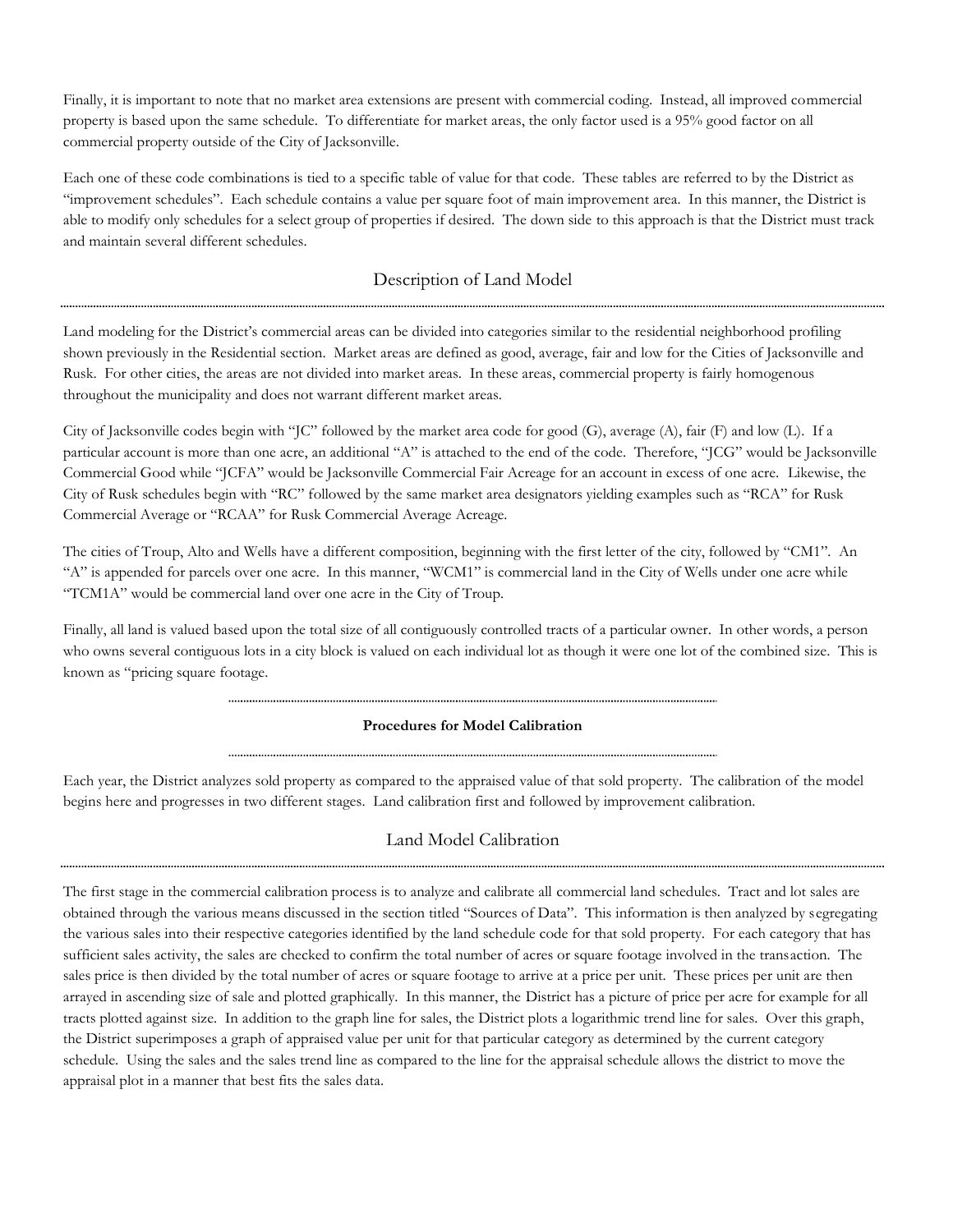Moving the appraisal plot to best fit the sales and sales trend lines will give the District the information needed to adjust the underlying schedule. Calibrating the schedule will result in all properties being revalued for that particular classification of land. In this manner, sold and unsold properties are all reappraised.

Typically, there are never enough sales in each different classification of property to perform the above mentioned process. In these instances, the district will adjust schedules lacking sufficient sales information based upon the adjustments of classifications with sales. For example, if there were sufficient sales to perform an analysis of average commercial land Jacksonville (JCA) but not enough sales for JCF, the District would use the calibrated JCA schedule as a benchmark and adjust JCF up or down accordingly as compared to JCA. The same is also true of cities that lack sales activity. Often times, an entire city market area has a low volume of sales thus prohibiting a sales analysis. These cities will be adjusted based upon the activity of neighboring cities. The calibration of schedules or schools with low sales volume based upon similar schedules or cities is referred to by the District as "blending". When blending schedules or cities, the District recognizes that there exists a certain difference between schedules or areas. For example, the District recognizes that property in Wells is not the same as property in Rusk or Jacksonville. Additionally, land with limited access is not worth the same as land with major roadway access. There is a premium or discount employed when blending. Consideration is given to the schedules or cities with the most sales volume and further consideration is given as to how other schedules or cities compare to them. The level of premium or discount is sought from what sales are available in the low volume areas complemented with appraisal experience and judgment.

Once these processes are completed for a market area and all relevant schedules calibrated, the CAMA system is recalculated in order to update all relevant parcels with the new appraisal data. Sales ratio reports are again pulled and the sold properties appraised value per unit is double checked against the predicted outcome from the sales plotting discussed above. Attention is also given to the relative change in appraised value for all properties as compared against the percentage change invoked in the calibration process. This allows the District to identify properties or schedules of property that did not change in the manner anticipated by the calibration process. When these tasks are complete, the CAMA system is ready with reappraised land values and therefore ready for the next step which is the calibration of commercial improvements.

# Improvement Model Calibration

The second stage in the commercial calibration process is to analyze and calibrate all improvement schedules. Following the same procedures for data collection and segregation as outlined above, the improvement calibration process analyzes sales ratios by property classification. The sales ratio is found by the following formula:

(Appraised Market Value ÷ Sales Price)\*100 = Sales Ratio%

The sales ratio measures the level of appraised market value against a known sales price on a particular parcel of property. Ratios under 100% indicate sold property that is under appraised. Ratios over 100% indicate sold property that is over appraised. The sales ratio is the first step in the analytical process.

Sales ratios are examined by improvement classification. For example, the District will look at all sales ratios for average quality frame structure offices in the City of Rusk (21DA). This task is performed for all classifications of sold property. Greater weight is given to those classifications of property that possess adequate numbers of sales for analysis. As this process proceeds, the District will examine those classifications for the influence of several factors such as physical condition, time of sale, and market area making adjustments as necessary to the analysis. After analyzing and adjusting the sales ratios for these factors, the District calculates a weighted mean ratio for that classification found by the following formula:

 $\Sigma$  Appraised Market Values  $\div$   $\Sigma$  Sales Prices = Weighted Sales Ratio

The District also calculates a Coefficient of Dispersion for that sample by the following formula:

(Average Absolute Deviation  $\div$  Median Sales Ratio) 100 = COD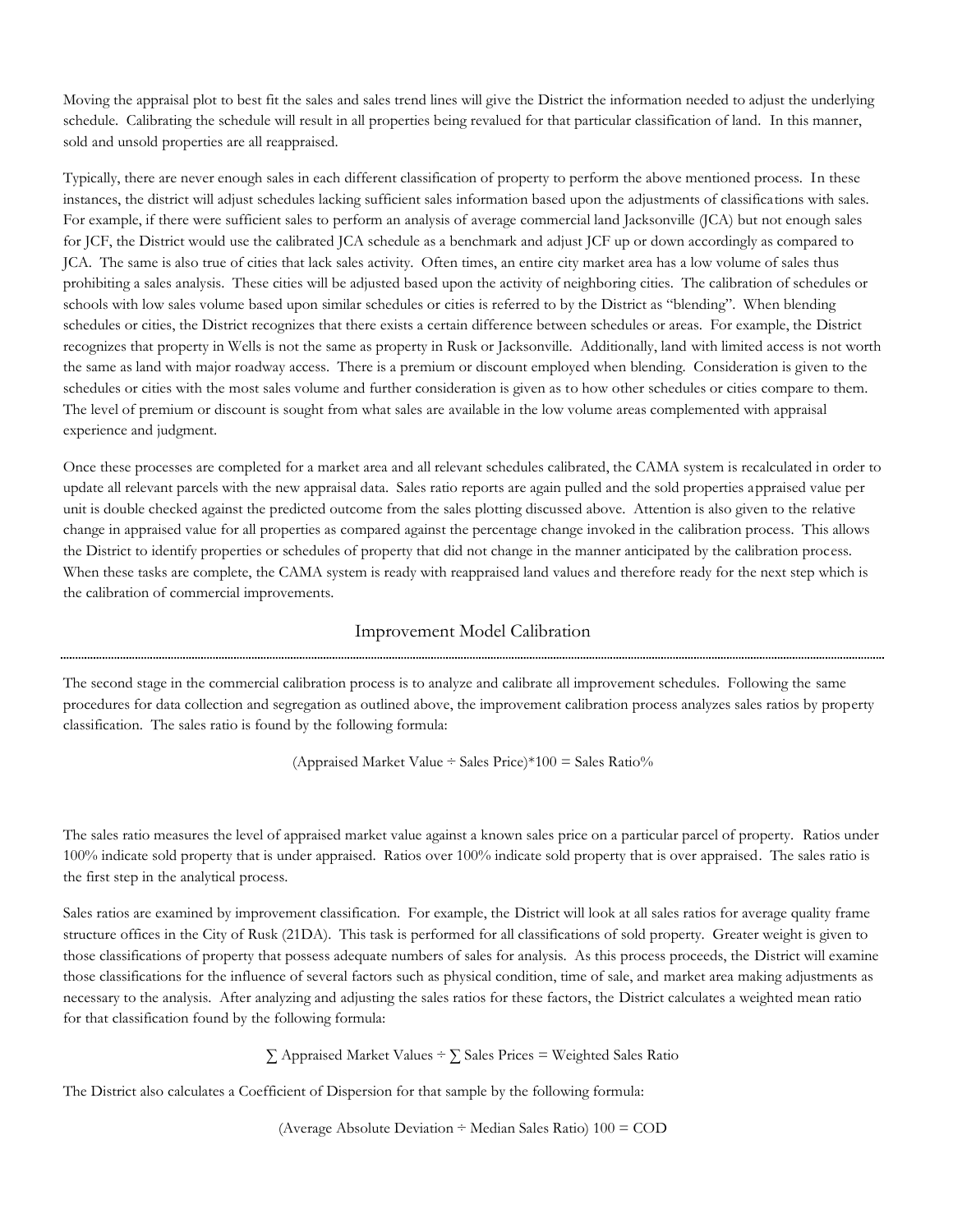The average absolute deviation is the mathematical average of the absolute value of the differences between the sales ratio on each parcel as compared to the median ratio for that sample. The COD is used to measure uniformity while the weighted mean ratio is used to measure level of appraisal. The District employees these two factors and sample size when giving weight to what classifications to use as baseline schedules. The baseline schedules will determine how other schedules that lack adequate sales information are modified. This is also a blending process as described in the section for land calibration. Blending in the improvement sense will include differing classes of quality, exterior type and neighborhood. The appraiser uses market data and appraisal judgment to apply premium or discount factors to the baseline schedule(s) when adjusted non-baseline schedules.

When sales information is insufficient, commercial schedules are also analyzed and calibrated by comparing the cost of construction to CAMA schedules. Cost data is used from the Marshall & Swift commercial cost source and augmented and adjusted by local cost surveys. The Marshall & Swift estimator contains local area adjustments and the District uses the adjustment for the Tyler market area. This is typically further adjusted by applying an additional factor for the Cherokee County market area. The District applies the additional local modifier because building codes and permitting costs are different than those associated costs in Tyler. Each property appraised is given a percent good factor which is the mathematical result of subtracting depreciation from 100: (100 - 25% depreciation = 75% good). In this manner, the cost of construction is adjusted for accumulated depreciation and physical condition.

Once all schedules are calibrated and the data entered into the CAMA system, the system is recalculated and sales ratio reports are pulled again for the purpose of seeing how the changes actually affected the system. Modifications to schedules or to other area or neighborhood factors are examined at this point. Following these adjustments, the District combines all sales ratios for improved property in order to analyze the overall weighted mean ratio and COD.

# Industrial, Utility and Mineral Valuations

Scope of Work

Industrial, Utility and Mineral Valuations are the responsibility of the firm of Capitol Appraisal Group, Inc. They are responsible for developing equal and uniform market values for these properties encompassing both real estate, royalty and relevant business personal property for ad valorem purposes. For these categories of property, Capitol Appraisal Group has the contractual duty to develop and maintain all relevant USPAP documentation.

# Business Personal Property Valuation

Scope of Work

The District primarily employs one person for the actual valuation of Business Personal Property. That individual is charged with the responsibility of developing fair and uniform values for this category of property. Property appraised by this section is all non-exempt income producing personal property which includes leased assets, leased vehicles, commercial vehicles and dealer inventory appraisals for heavy equipment, automobiles, marine vehicles and sports vehicles and manufactured housing. There are approximately 1,700 of these accounts within the jurisdiction of the district. All business personal accounts are appraised annually.

> Procedure for Collecting and Validating Data

Each December and January, the business personal property (BPP) appraiser in conjunction with the real estate appraisers conducts a comprehensive field sweep of all BPP accounts to verify the existence of the account and ownership, as well as, any new business accounts that should be added to the roll. This data is collected and any necessary changes written up on PRCs. The PRCs are submitted to one data entry operator exclusively assigned to BPP data entry.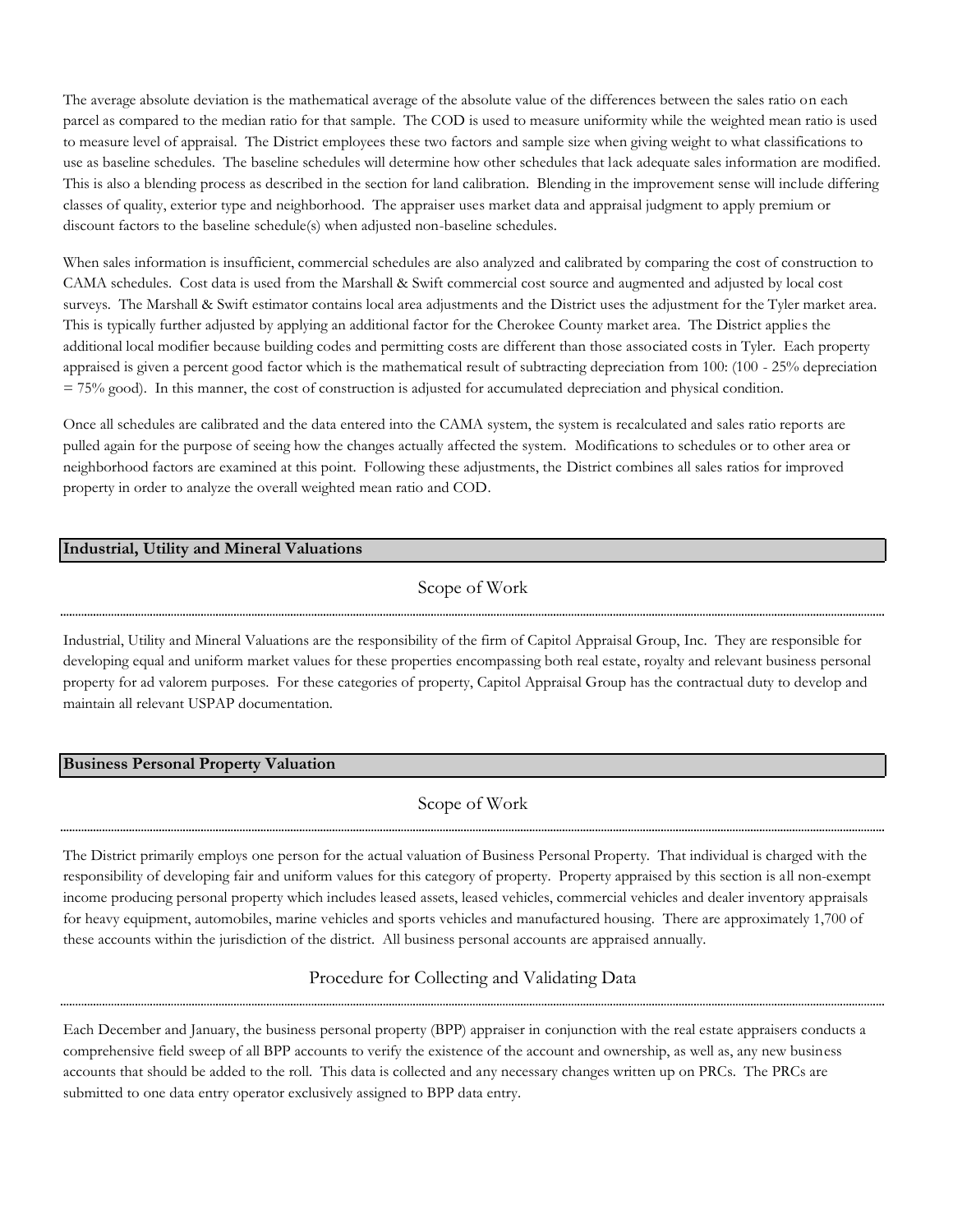Once all changes have been made, the BPP appraiser, BPP data entry clerk and the Systems Administrator begin procedures to generate and mail BPP Renditions to all BPP accounts. This is made possible via the CAMA system operated by the District and occurs by February of each year. The owner has until April 15<sup>th</sup> to submit the completed rendition.

As renditions are submitted, a receipt of rendition is logged into an MS Access file built specifically for this purpose. The rendition is then forwarded to the BPP appraiser. The appraiser reviews the rendition, making necessary adjustments and then totaling the indicated values for inventory, vehicles, machinery & equipment, furniture & fixtures and computer equipment. Those totals are then entered into the CAMA system by the BPP data entry clerk thus comprising the appraisal valuation record for the account. The original rendition and any supporting documentation and appraisal notes are scanned into the CAMA system. Additionally, a paper record is retained in the files of the District. ALL RENDITIONS ARE CONFIDENTIAL AND NOT OPEN TO PUBLIC INFORMATION REQUESTS.

Rendition information is verified by in field inspections of business assets by the BPP appraiser.

# Sources of Data

As discussed previously, most information for business personal property is obtained via annual renditions required of owners with income producing personal property. However, the District also subscribes to commercial vehicle registration and aircraft registration firms to discover and list those types of assets. The District also subscribes to NADA to assist in valuing passenger vehicles and light trucks. The BPP appraiser will also use data from other industry publications and personal field inspections during appraisal sweeps.

# Data Maintenance

Data entry of all BPP related information is performed by the BPP appraiser with assistance from other appraisal staff as necessary. The BPP appraiser is tasked with the responsibility of coordinating the flow of renditions and appraisal orders; the verification of coding; and the data entry of orders. The creation and maintenance of files for each parcel, logging digital photographs, printing PRC's and generation of appraisal changes are the responsibility of the BPP appraiser. Informal and formal hearing information and changes are maintained by the appraisal review board staff coordinator.

#### BPP Model Specification

# Market Analysis

The District does not maintain a specified mass appraisal model for BPP property. Each of the many BPP accounts are manually worked based upon data and information available. Therefore, this is no real market analysis performed. However, the District does recognize that in comparing values and renditions among similar accounts and business types that market area factors do come into play. For example, it is recognized that the inventory for two video stores will be different between Wells and Jacksonville due to demand. In this respect, the District has established market areas that coincide with municipality boundaries and their extra territorial influences.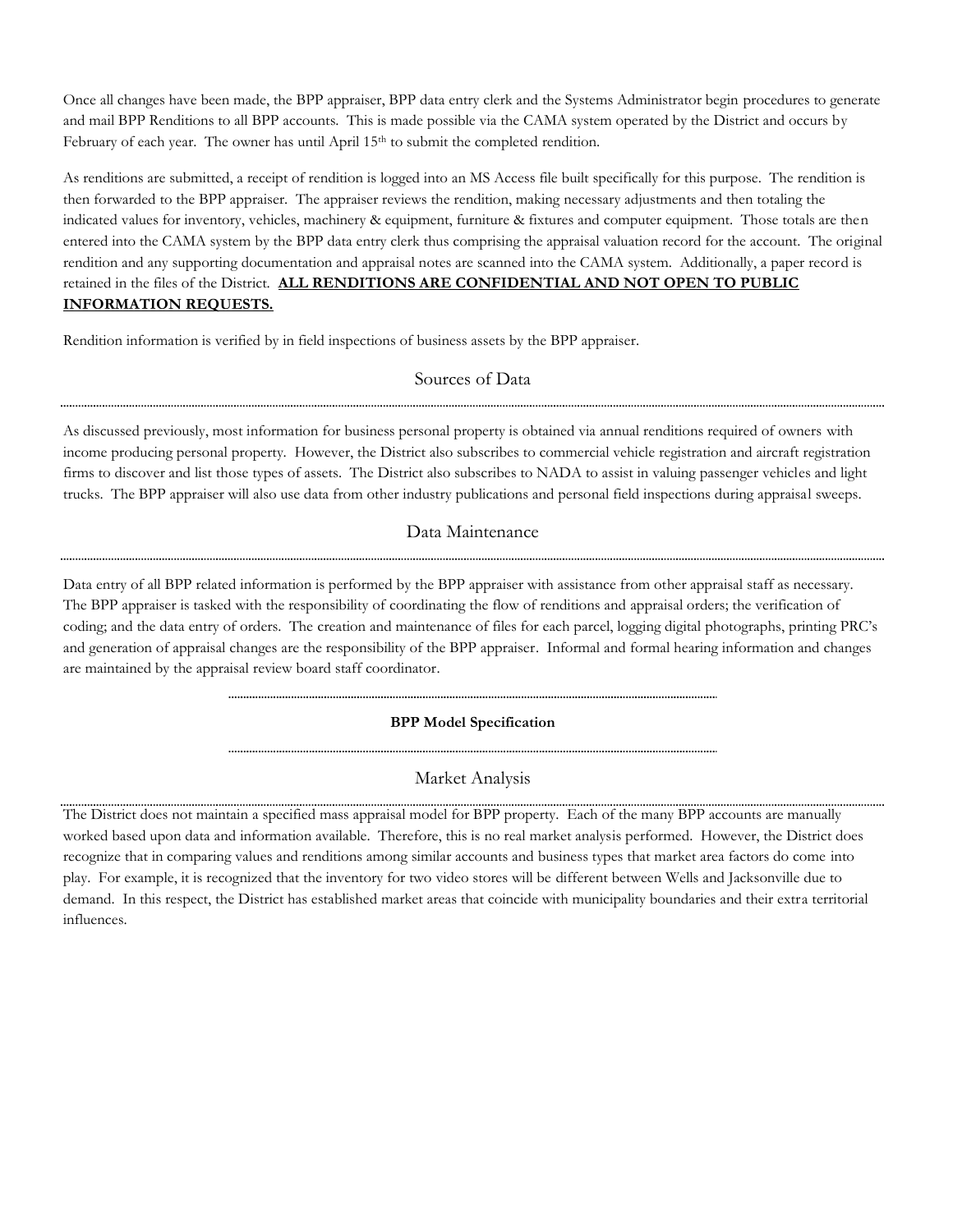# Description of BPP Model

The District does not maintain a true statistical mass appraisal model for BPP accounts.

#### Procedures for BPP Calibration

Calibration efforts for BPP property involve a comparison of properties that are similar. The District utilizes the Comptroller's list of Standard Industrial Codes (SIC) to categorize and compare similar business accounts. In this manner, businesses that have not rendered will be valued based upon the renditions of similar businesses that have. Businesses that have rendered can be compared against other similar rendered businesses to determine the validity of the rendition and to determine if a spot field inspection is warranted.

# Statistical Results for 2021

| <b>State</b>   | <b>Description</b>                         | Sample      | Weighted     | Average         | Median       | Coefficient of |
|----------------|--------------------------------------------|-------------|--------------|-----------------|--------------|----------------|
| Code           |                                            | <b>Size</b> | Mean         | <b>Sales</b>    | <b>Sales</b> | Dispersion     |
|                |                                            |             | <b>Sales</b> | Ratio           | Ratio        |                |
| A              | Residential Property Under 5 acres         | 784         | 102.3%       | 108.6%          | 103.6%       | 16.78          |
| B              | Multi-Family Units                         | $*$         | $\ast$       | $\ast$          | $\ast$       | $\ast$         |
| $\mathsf{C}$   | Vacant Land Under 5 Acres                  | 248         | 94.0%        | 107.3%          | 100.0%       | 41.81          |
| D              | Vacant Land Over 5 Acres                   | 251         | 102.0%       | 111.1%          | 105.8%       | 26.41          |
| Ε              | Farm and Residential Property Over 5 Acres | 180         | 98.2%        | 108.0%          | 104.3%       | 21.65          |
| F1             | <b>Commercial Property</b>                 | $*$         | $\star$      | $\ast$          | $\ast$       | $\ast$         |
| F <sub>2</sub> | <b>Industrial Property</b>                 | $***$       | $***$        | $**$            | $***$        | $**$           |
| G              | Minerals                                   | $***$       | $**$         | $\star$ $\star$ | $***$        | $***$          |
|                | Utilities                                  | $***$       | $***$        | $***$           | $***$        | $**$           |
| L1             | Commercial Personal Property               | $\ast$      | $\star$      | $\ast$          | $\ast$       | $\ast$         |
| L2             | <b>Industrial Personal Property</b>        | $***$       | $**$         | $**$            | $***$        | $**$           |
|                | Other Categories                           | $*$         | $\star$      | $*$             | $\ast$       | $\ast$         |
|                | * Insufficient Data - Not studied          |             |              |                 |              |                |
|                | **Responsibility of CAGI                   |             |              |                 |              |                |

#### Cherokee County Appraisal District Combined Ratio Study Statistics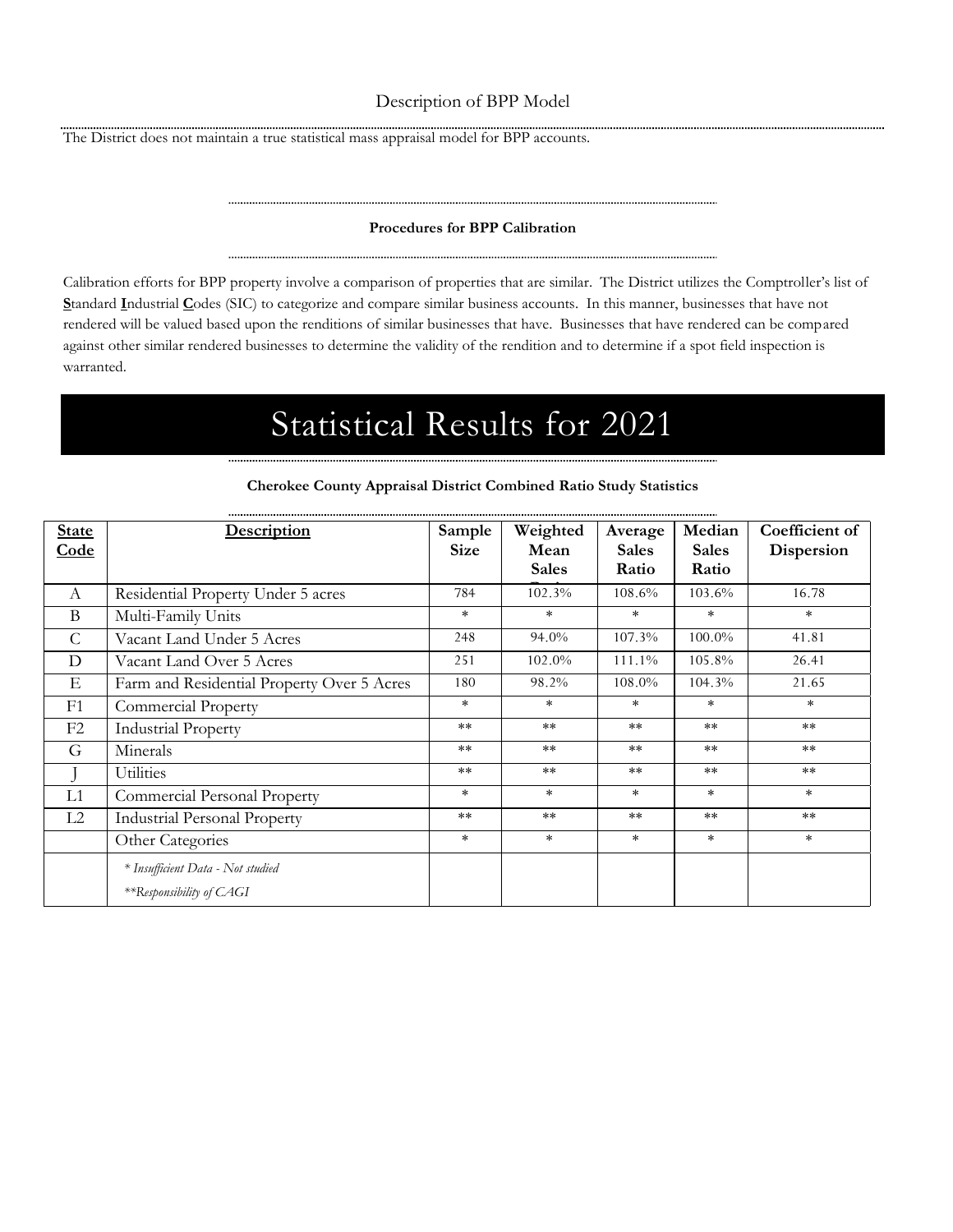| State Code       | Description                            | Total Market Value | Percent of Total |
|------------------|----------------------------------------|--------------------|------------------|
| $\boldsymbol{A}$ | SINGLE FAMILY RESIDENCE ( $\leq 5Ac$ ) | \$1,487,259,614    | 26.27%           |
| $\boldsymbol{B}$ | <b>MULTIFAMILY RESIDENCE</b>           | \$33,182,805       | 0.59%            |
| C1               | VACANT LOTS AND LAND TRACTS            | \$71,354,889       | 1.26%            |
| D <sub>1</sub>   | QUALIFIED OPEN-SPACE LAND              | \$1,746,377,719    | 30.85%           |
| D2               | NON-QUALIFIED LAND                     | \$36,711,590       | 0.65%            |
| E                | SINGLE FAMILY RESIDENCE ( $> 5Ac$ )    | \$1,008,149,171    | 17.81%           |
| F1               | COMMERCIAL REAL PROPERTY               | \$279,800,924      | 4.94%            |
| F <sub>2</sub>   | <b>INDUSTRIAL REAL PROPERTY</b>        | \$66,044,650       | 1.17%            |
| G1               | OIL AND GAS                            | \$90,719,693       | 1.60%            |
| J                | <b>UTILITIES</b>                       | \$247,699,790      | 4.38%            |
| L1               | COMMERCIAL PERSONAL PROPERTY           | \$92,852,280       | 1.64%            |
| L <sub>2</sub>   | INDUSTRIAL PERSONAL PROPERTY           | \$169,556,460      | 2.99%            |
| M1               | TANGIBLE OTHER PERSONAL, MOBILE HOMES  | \$49,191,790       | 0.87%            |
| $\overline{O}$   | <b>RESIDENTIAL INVENTORY</b>           | \$1,503,120        | 0.03%            |
| S                | SPECIAL INVENTORY TAX                  | \$6,902,480        | 0.12%            |
| $\boldsymbol{X}$ | TOTALLY EXEMPT PROPERTY                | \$274,210,330      | 4.84%            |
|                  | Total Market Value                     | \$5,661,517,305    |                  |

**Cherokee County Appraisal District Combined Category Values** 

..............

. . . . . . . . . . . . . . . . . .

.......................

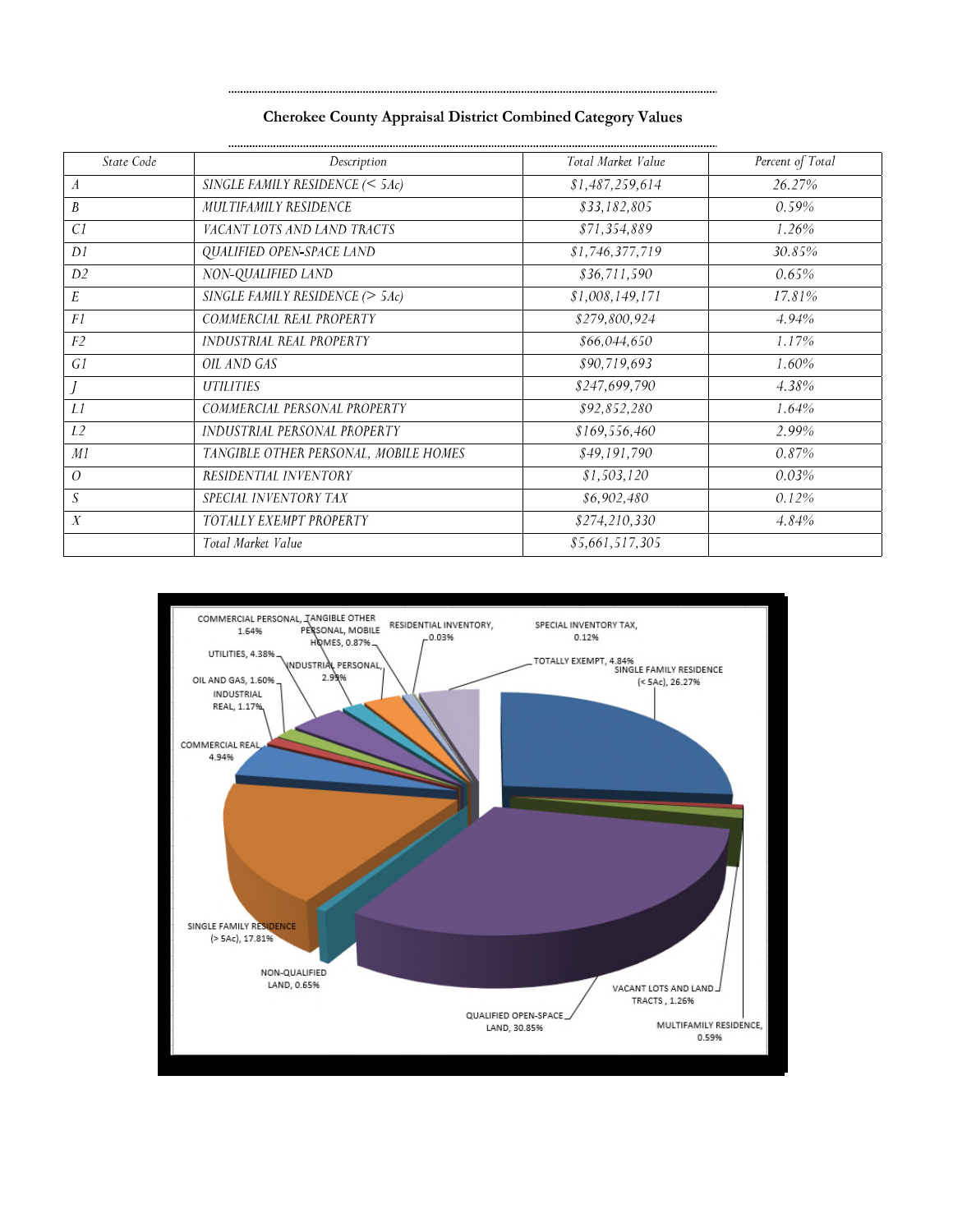# Appraisal Staff Disclosed Properties and Interests

This list is provided pursuant to agency disclosure requirements and comprises a list of properties in which members of the appraisal staff have interest in either property or parties. Appraisers are not allowed to appraise or influence the appraisal of properties in which they have an interest or properties owned by persons in whom they are related within three degrees of consanguinity or affinity.

#### B. P. Cook

| 12/8/2021 | 5:09:34PM                                    |                      |             |                                                                      |          | Page 1                                                            |
|-----------|----------------------------------------------|----------------------|-------------|----------------------------------------------------------------------|----------|-------------------------------------------------------------------|
| Code      | Code description                             | Geo ID               | Property ID | <b>Legal Description</b>                                             | Owner ID | Name                                                              |
| DISC BC   | <b>DISCLOSURE PROPERTY</b><br><b>B. COOK</b> | 000457-08420-000100A | 102241      | A 457 BLK 842 TR 1A WM JOHNSON K14<br>1/3 UND INT IN 83.48 AC        | 9786429  | MCCLAIN PHILIP A TRUSTEE OF<br>PHILIP A MCCLAIN TRUST SHARE       |
| DISC_BC   | <b>DISCLOSURE PROPERTY</b><br><b>B. COOK</b> | 000457-08420-000100B | 102242      | A 457 BLK 842 TR 1B WM JOHNSON K14<br>1/3 UND INT IN 83.48 AC        | 9786430  | <b>COOK KAREN L TRUSTEE OF</b><br><b>KAREN L COOK TRUST SHARE</b> |
| DISC BC   | <b>DISCLOSURE PROPERTY</b><br><b>B. COOK</b> | 215180-00030-0008001 | 108934      | LOT 8-1 BLK 3 BUTLER P T CITY OF RUSK<br>IMP ONLY HWC0401101 (MP)    | 616260   | SMITH LARRY C                                                     |
| DISC BC   | <b>DISCLOSURE PROPERTY</b><br><b>B</b> COOK  | 000070-11230-0030A00 | 109621110   | A 70 BLK 1123 TR 30A WM ANDERSON (RUSK<br>SUB STATION ON LOOP)       | 9786076  | <b>BURNS JOHN D &amp; KATRINA</b>                                 |
| DISC BC   | <b>DISCLOSURE PROPERTY</b><br><b>B. COOK</b> | 000070-1122A-0029000 | 109684000   | A 70 BLK 1122A TR 29 & 24 WM ANDERSON<br>$\overline{1}$ OT<br>15 J12 | 9840006  | <b>GAULT BRYAN AND CHRISTINA</b>                                  |
| DISC BC   | <b>DISCLOSURE PROPERTY</b><br><b>B. COOK</b> | 000457-08420-0001000 | 113925000   | A 457 BLK 842 TR 1 WM JOHNSON K14<br>1/3 UND INT IN 83.48 AC         | 9786428  | MCCLAIN JERRY A TRUSTEE OF<br>JERRY A MCCLAIN TRUST SHARE         |
| DISC BC   | <b>DISCLOSURE PROPERTY</b><br><b>B. COOK</b> | 000557-12410-0013A00 | 115433110   | A 557 BLK 1241 TR 13A J S MILLS (RUSK SUB<br>STATION ON LOOP)        | 9786076  | <b>BURNS JOHN D &amp; KATRINA</b>                                 |
| DISC BC   | <b>DISCLOSURE PROPERTY</b><br><b>B. COOK</b> | 246150-00010-0002000 | 225679000   | LOT 2 BLK 1 BUCKNER R C - CITY OF<br><b>JACKSONVILLE</b>             | 429640   | <b>MCCLAIN JERRYA</b>                                             |
| DISC BC   | <b>DISCLOSURE PROPERTY</b><br><b>B. COOK</b> | 215180-00030-0006000 | 227795000   | LOT 6 BLK 3 BUTLER PT<br><b>CITY OF RUSK</b><br>PFS0919079/80R       | 9779068  | <b>COOK BRYAN</b>                                                 |
| DISC BC   | <b>DISCLOSURE PROPERTY</b><br><b>B. COOK</b> | 215180-00030-0007000 | 227796000   | LOT 7 BLK 3 LT 70X140 BUTLER P T - CITY OF<br><b>RUSK</b>            | 616260   | SMITH LARRY C                                                     |
| DISC BC   | <b>DISCLOSURE PROPERTY</b><br><b>B. COOK</b> | 215180-00030-0008000 | 227797000   | LOT 8 BLK 3 BUTLER PT<br><b>CITY OF RUSK</b>                         | 616260   | SMITH LARRY C                                                     |
| DISC BC   | <b>DISCLOSURE PROPERTY</b><br><b>B. COOK</b> | 623100-00050-0572000 | 430173782   | LOT 572 BLK 5 LAKEWOOD<br>71X123 - BISD                              | 891115   | SMITH LARRY AND ZELLA                                             |

#### R. D. Wallace:

| 12/8/2021      | 5:10:13PM                                       |                      |             |                                                       |          | Page 1                                                  |
|----------------|-------------------------------------------------|----------------------|-------------|-------------------------------------------------------|----------|---------------------------------------------------------|
| Code           | Code description                                | Geo ID               | Property ID | <b>Legal Description</b>                              | Owner ID | Name                                                    |
| <b>DISC DW</b> | <b>DISCLOSURE PROPERTY</b><br>D. WALLACE        | 000948-12340-0006A01 | 57125       | A 948 BLK 1234 TR 6A-1<br>IMP ONLY LOU0044307 (MP)    | 829385   | <b>WALLACE ROBERT D AND TRACY</b>                       |
| <b>DISC DW</b> | <b>DISCLOSURE PROPERTY</b><br>D. WALLACE        | 000011-11370-0003000 | 101229000   | A 11 BLK 1137 TR 3 J T COOK<br>J13                    | 9727388  | MOAKE JOE D & NELTA F                                   |
| <b>DISC DW</b> | <b>DISCLOSURE PROPERTY</b><br><b>D. WALLACE</b> | 000948-12340-0006A02 | 105222100   | A 948 BLK 1234 TR 6A-2 IMP ONLY MH<br>TEX0534551 (MP) | 9795547  | <b>WALLACE ROBERT D AND TRACY</b>                       |
| <b>DISC DW</b> | DISCLOSURE PROPERTY<br>D. WALLACE               | 000143-11300-0027000 | 110519000   | A 143 BLK 1130 TR 27 C K BEACH J12                    | 829385   | <b>WALLACE ROBERT D AND TRACY</b>                       |
| <b>DISC DW</b> | <b>DISCLOSURE PROPERTY</b><br>D. WALLACE        | 000759-11350-0006000 | 117491000   | A 759 BLK 1135 TR 6 J SHIPP J13                       | 9727388  | MOAKE JOE D & NELTA F                                   |
| <b>DISC DW</b> | <b>DISCLOSURE PROPERTY</b><br>D. WALLACE        | 000831-13140-0012000 | 118386000   | A 831 BLK 1314 TR 12 & 13B J THOMAS 103               | 9816794  | <b>WALLACE DARRELL LEE &amp;</b><br><b>BARBARA LYNN</b> |
| <b>DISC DW</b> | <b>DISCLOSURE PROPERTY</b><br><b>D. WALLACE</b> | 000948-12340-0007000 | 120029000   | A 948 BLK 1234 TR 7 J B YOUNG J13                     | 9817819  | ETHEREDGE ALVIN J & SHELTA<br><b>LIFE ESTATE</b>        |
| <b>DISC DW</b> | <b>DISCLOSURE PROPERTY</b><br>D. WALLACE        | 000948-12340-0008000 | 120030000   | A 948 BLK 1234 TR 8 J B YOUNG J13                     | 9817819  | ETHEREDGE ALVIN J & SHELTA<br><b>LIFE ESTATE</b>        |
| <b>DISC DW</b> | <b>DISCLOSURE PROPERTY</b><br>D. WALLACE        | 000948-12340-0006000 | 120045000   | A 948 BLK 1234 TR 6 J B YOUNG J13                     | 9784860  | <b>MOAKE NELTA NORTON &amp; JOE</b>                     |
| <b>DISC DW</b> | <b>DISCLOSURE PROPERTY</b><br>D. WALLACE        | 000948-12340-0006A00 | 120045100   | A 948 BLK 1234 TR 6A J B YOUNG J13                    | 9806424  | WALLACE ROBERT DALE AND<br><b>TRACY LEE</b>             |
| <b>DISC DW</b> | <b>DISCLOSURE PROPERTY</b><br><b>D. WALLACE</b> | 000948-12340-0005000 | 120051000   | JB YOUNG J13<br>A 948 BLK 1234 TR 5                   | 710820   | BOYKIN SHIRLEY RUTH WALLACE                             |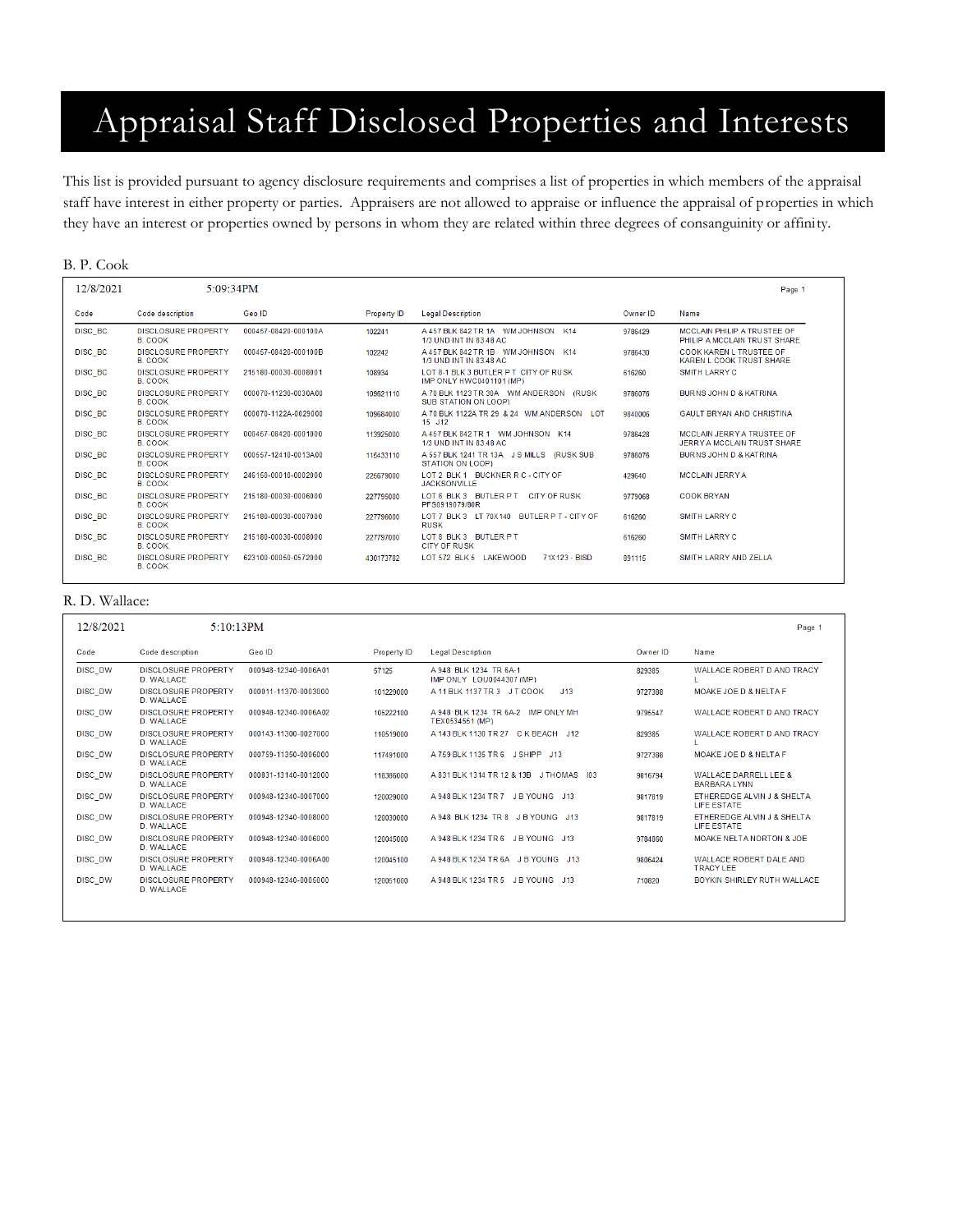# J. C. Robinson:

 $-$  5:10:46PM  $12/8/\overline{2021}$ 

| Code           | Code description                                                | Geo ID               | <b>Property ID</b> | <b>Legal Description</b>                                                 | Owner ID | Name                                                  |
|----------------|-----------------------------------------------------------------|----------------------|--------------------|--------------------------------------------------------------------------|----------|-------------------------------------------------------|
| DISC JR        | DISCLOSURE PROPERTY J. 615385-00000-0001000<br><b>ROBINSON</b>  |                      | 56820              | LOT 1 ROBINSON MOSES HUTTO S/D SECT 1<br>K <sub>13</sub>                 | 9783294  | ROBINSON BRYAN D JR ETAL                              |
| DISC_JR        | DISCLOSURE PROPERTY J. 000339-15790-0002C00<br><b>ROBINSON</b>  |                      | 79286              | A 339 BLK 1579 TR 2C J GARNER G10                                        | 9777221  | TRAWICK DAVID W II & MELISSA                          |
| DISC JR        | DISCLOSURE PROPERTY J. 000615-15800-0009H00<br><b>ROBINSON</b>  |                      | 79287              | A 615 BLK 1580 TR 9H C W MILLER G10                                      | 9777221  | <b>TRAWICK DAVID W II &amp; MELISSA</b>               |
| DISC JR        | DISCLOSURE PROPERTY J. 646118-00010-0005000<br><b>ROBINSON</b>  |                      | 101928             | LOT 5 BLK 1 ANDY'S RURAL S/D<br>106<br>(CB 1360)                         | 9786451  | <b>FANNETTE RACHEL</b>                                |
| DISC JR        | DISCLOSURE PROPERTY J. 000915-13850-0012B01<br><b>ROBINSON</b>  |                      | 109361             | A 915 BLK 1385 TR 12B-1 G WAGGONER<br>NTA0622426 (MP)                    | 9849910  | <b>FANNETTE ROBERT</b>                                |
| DISC_JR        | DISCLOSURE PROPERTY J. 000615-15800-0006A00<br><b>ROBINSON</b>  |                      | 118758             | A 615 BLK 1580 TR 6A C W MILLER G10                                      | 9800867  | <b>TRAWICK DAVID &amp; MELISSA</b>                    |
| DISC JR        | DISCLOSURE PROPERTY J. 000003-14170-0013A00<br><b>ROBINSON</b>  |                      | 128873             | A 3 BLK 1417 TR 13A WM BARTEE<br>H <sub>12</sub>                         | 9834138  | <b>TRAWICK DAVID W II AND</b><br><b>MELISSA A</b>     |
| DISC JR        | DISCLOSURE PROPERTY J. 000041-3279B-0043G00<br><b>ROBINSON</b>  |                      | 129091             | A 41 BLK 3279B TR 43G J PINEDA<br>G <sub>07</sub>                        | 9834583  | TRAWICK DAVID W II AND<br><b>MELISSA ANN</b>          |
| <b>DISC JR</b> | DISCLOSURE PROPERTY J. 000041-3279B-0043H00<br><b>ROBINSON</b>  |                      | 129092             | G07<br>A 41 BLK 3279B TR 43H J PINEDA                                    | 9834583  | TRAWICK DAVID W II AND<br><b>MELISSA ANN</b>          |
| DISC_JR        | DISCLOSURE PROPERTY J. 000041-3279B-0043J00<br><b>ROBINSON</b>  |                      | 129093             | G07<br>A 41 BLK 3279B TR 43J J PINEDA                                    | 9834583  | <b>TRAWICK DAVID W II AND</b><br><b>MELISSA ANN</b>   |
| <b>DISC JR</b> | DISCLOSURE PROPERTY J. 000041-3279B-0043K00<br><b>ROBINSON</b>  |                      | 129094             | A 41 BLK 3279B TR 43K J PINEDA<br>G07                                    | 9834583  | TRAWICK DAVID W II AND<br><b>MELISSA ANN</b>          |
| DISC_JR        | DISCLOSURE PROPERTY J. 646369-010000-0001000<br><b>ROBINSON</b> |                      | 129161             | LOT 1 MARY FANNETTE 2 ACRE ADDITION<br><b>RURAL</b>                      | 9835116  | FANNETTE MARY ANN TRUSTEE<br>OF THE                   |
| DISC JR        | DISCLOSURE PROPERTY J. 000832-08210-0016C00<br><b>ROBINSON</b>  |                      | 130134             | A 832 BLK 821 TR 16C J THOMASON BARN K12                                 | 9838264  | ROBINSON CLAY AND MELISSA                             |
| DISC_JR        | DISCLOSURE PROPERTY J. 000255-10030-0002A00<br><b>ROBINSON</b>  |                      | 131992             | A 255 BLK 1003 TR 2A J N ELLIOTT K12                                     | 9839611  | <b>HOOKS CAROLYN AND JAMES</b>                        |
| DISC JR        | DISCLOSURE PROPERTY J. 000017-18260-0013000<br><b>ROBINSON</b>  |                      | 102533000          | A 17 BLK 1826 TR 13 A FERGUSON<br>E <sub>02</sub><br><b>UDI INTEREST</b> | 904445   | <b>FANNETTE MARY ANN LIVING</b><br><b>TRUST</b>       |
| DISC JR        | DISCLOSURE PROPERTY J. 000041-3279B-0043000<br><b>ROBINSON</b>  |                      | 106529000          | A 41 BLK 3279B TR 43 J PINEDA<br>G07                                     | 9834583  | TRAWICK DAVID W II AND<br><b>MELISSA ANN</b>          |
| DISC JR        | DISCLOSURE PROPERTY J. 000041-3279B-0043D00<br><b>ROBINSON</b>  |                      | 106529003          | G07<br>A 41 BLK 3279B TR 43D J PINEDA                                    | 9834583  | TRAWICK DAVID W II AND<br><b>MELISSA ANN</b>          |
| DISC JR        | DISCLOSURE PROPERTY J. 000041-3279B-0043E00<br><b>ROBINSON</b>  |                      | 106529004          | A 41 BLK 3279B TR 43E J PINEDA<br>G07                                    | 9834583  | <b>TRAWICK DAVID W II AND</b><br><b>MELISSA ANN</b>   |
| DISC JR        | DISCLOSURE PROPERTY J. 000041-3279B-0043B00<br><b>ROBINSON</b>  |                      | 106529010          | G07<br>A 41 BLK 3279B TR 43B J PINEDA                                    | 9834583  | TRAWICK DAVID W II AND<br><b>MELISSA ANN</b>          |
| DISC JR        | DISCLOSURE PROPERTY J. 000041-3279B-0043C00<br><b>ROBINSON</b>  |                      | 106529030          | A 41 BLK 3279B TR 43C J PINEDA<br>G <sub>07</sub>                        | 9834583  | TRAWICK DAVID W II AND<br><b>MELISSA ANN</b>          |
| DISC_JR        | DISCLOSURE PROPERTY J. 000041-12740-0011000<br><b>ROBINSON</b>  |                      | 106673000          | 106<br>A 41 BLK 1274 TR 11 J PINEDA                                      | 9798577  | JONES KENNETH V AND A L<br><b>FANNETTE TRUSTEE OF</b> |
| DISC_JR        | <b>DISCLOSURE PROPERTY J.</b><br><b>ROBINSON</b>                | 000055-08980-0001000 | 109039000          | A 55 BLK 898 TR 1 B WILLIAMS<br>L <sub>17</sub>                          | 9744215  | HORTTOR COMPANY INC                                   |
| DISC JR        | DISCLOSURE PROPERTY J. 000070-11230-0007000<br><b>ROBINSON</b>  |                      | 109559000          | A 70 BLK 1123 TR 7 WM ANDERSON J12                                       | 9840131  | <b>T6 INVESTMENTS LLC</b>                             |
| DISC JR        | <b>DISCLOSURE PROPERTY J.</b><br><b>ROBINSON</b>                | 000070-11230-0011000 | 109578000          | A 70 BLK 1123 TR 11 WM ANDERSON<br>J12                                   | 9840131  | <b>T6 INVESTMENTS LLC</b>                             |
| DISC_JR        | DISCLOSURE PROPERTY J. 000070-11210-0022000<br><b>ROBINSON</b>  |                      | 109618000          | A 70 BLK 1121 TR 22 & 23 WM ANDERSON J12                                 | 9840131  | <b>T6 INVESTMENTS LLC</b>                             |

Page 1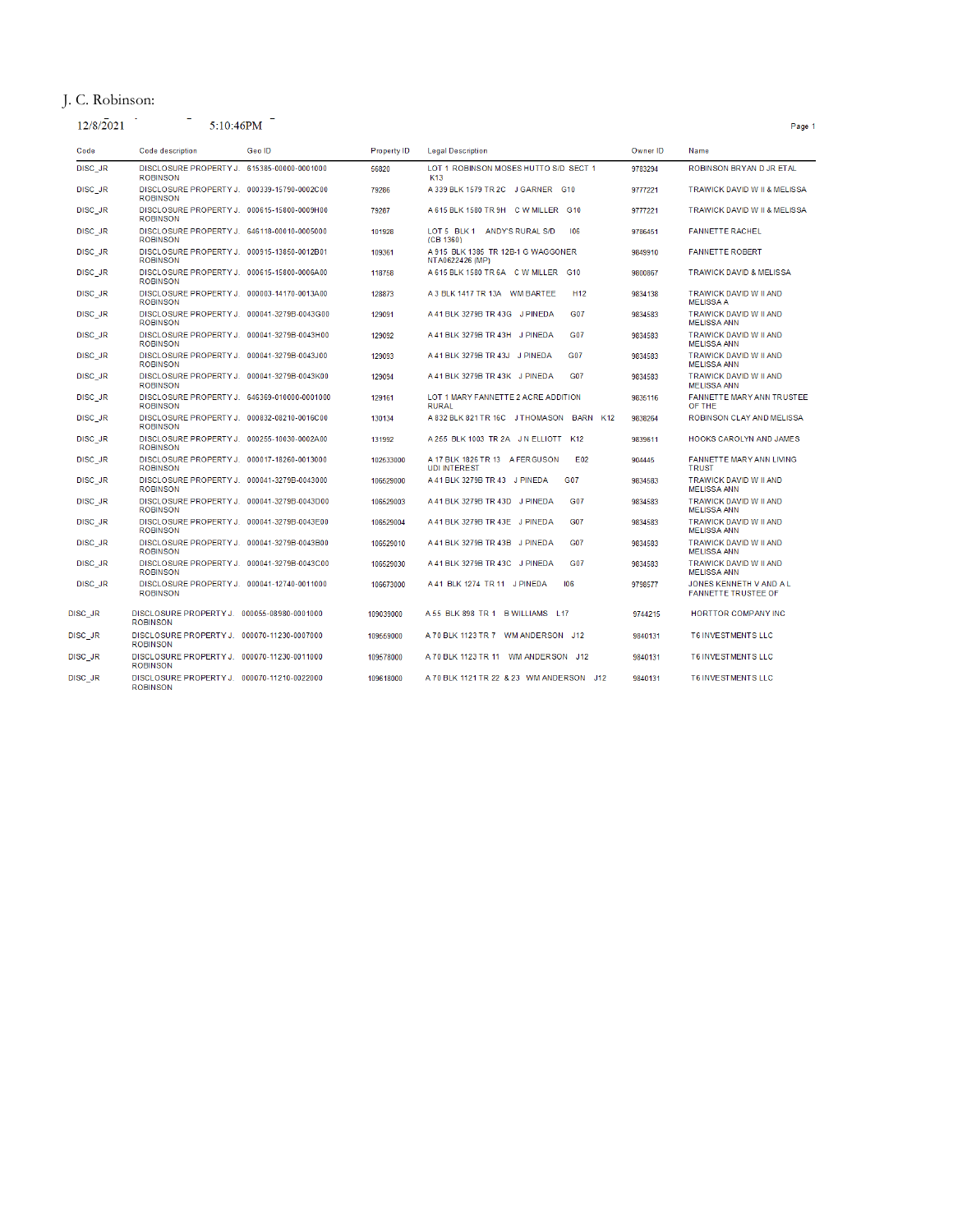### D. R. Emerson:

| $\sim$<br>5:14:05PM                                  |         |                      |             |                                                              | Page 1   |                                   |
|------------------------------------------------------|---------|----------------------|-------------|--------------------------------------------------------------|----------|-----------------------------------|
| Code description                                     | Code    | Geo ID               | Property ID | <b>Legal Description</b>                                     | Owner ID | Name                              |
| DISCLOSURE PROPERTIES<br><b>DARCIEMERSON</b>         | DISC DE | 115000-00160-0001A0B | 57215       | BUSINESS PERSONAL LOT 1A BLK 16 RUSK                         | 9768315  | <b>EMERSON JENNIFER</b>           |
| DISCLOSURE PROPERTIES<br><b>DARCI EMERSON</b>        | DISC DE | 000026-14450-0007A00 | 115438      | A 26 BLK 1445 TR 7A J T JONES H15                            | 9840425  | <b>EMERSON ROBERT CLINT</b>       |
| DISCLOSURE PROPERTIES<br><b>DARCI EMERSON</b>        | DISC DE | 000255-10030-0003B00 | 129582      | A 255 BLK 1003 TR 3B J N ELLIOTT K12                         | 9835679  | EMERSON JENNIFER AND JOHN<br>COLE |
| <b>DISCLOSURE PROPERTIES</b><br><b>DARCI EMERSON</b> | DISC DE | 000026-14520-0001000 | 103573000   | A 26 BLK 1452 TR 1 J T JONES<br>113                          | 9736747  | <b>EMERSON JOHN P</b>             |
| DISCLOSURE PROPERTIES<br><b>DARCIEMERSON</b>         | DISC DE | 000037-02320-0014000 | 104921000   | N <sub>12</sub><br>A 37 BLK 232 TR 14 J M MUSQUEZ            | 876940   | <b>MOORE LINDA B</b>              |
| <b>DISCLOSURE PROPERTIES</b><br><b>DARCI EMERSON</b> | DISC DE | 000660-07310-0003000 | 116498000   | A 660 BLK 731 TR 3 J ORCHARD K09                             | 9826989  | EMERSON JULIAN P AND DARCI R      |
| DISCLOSURE PROPERTIES<br><b>DARCI EMERSON</b>        | DISC DE | 000784-06050-0005A00 | 117882100   | A 784 BLK 605 TR 5A J F STARKEY<br>$L_{0.9}$                 | 9826989  | EMERSON JULIAN P AND DARCI R      |
| DISCLOSURE PROPERTIES<br><b>DARCI EMERSON</b>        | DISC DE | 000889-10300-0006A00 | 119412000   | A 889 BLK 1030 TR 6A II WILSON J09                           | 9796966  | <b>EMERSON TONY</b>               |
| DISCLOSURE PROPERTIES<br><b>DARCI EMERSON</b>        |         | 000889-10300-0006C00 | 119413000   | A 889 BLK 1030 TR 6C IL WILSON J09<br><b>HWC0383878 (MR)</b> | 9796966  | <b>EMERSON TONY</b>               |
|                                                      | DISC DE |                      |             |                                                              |          |                                   |